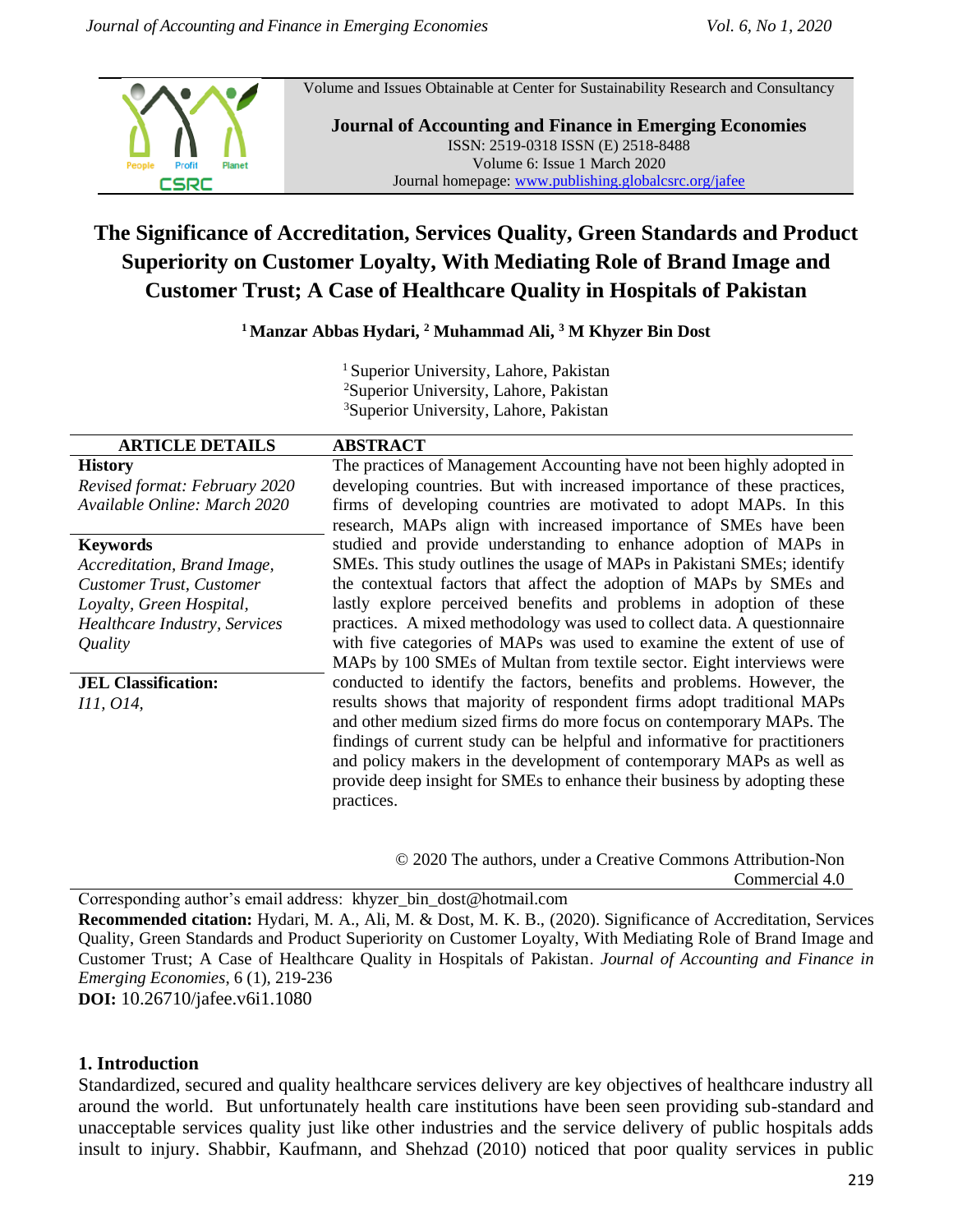hospitals motivate patients to visit private hospitals where hospital distance, treatment affordability, therapy durations, medications, prompt service delivery by medical and paramedical staff are key factors of choosing private hospitals and these considerations are being constant due to delivery of improved health services. In Pakistan, mostly population tends to go to public or charity hospitals because treatment affordability is main concern for most of patients due to poor economic conditions.

Previous studies have acknowledged the fact that private sector provides outclass services to middle and upper-class of the country through excelling service quality and patient satisfaction and because of high trust levels as compared to public hospitals (Fatima, Malik, & Shabbir, 2018). [Ujan, Bhutto, and Ismaili](#page-17-1)  [\(2019\)](#page-17-1) found that health industry in Pakistan is growing gradually from last couple of years as different institutions are paying attention on critical dimension of health (See Table 1). It is admissible fact that favorable brand image expands customer satisfaction that causes to enhance customer loyalty [\(Dennis,](#page-16-0)  [King, & Martenson, 2007\)](#page-16-0).

Scholars discovered that customer trust is compelling agent between business operations and customer loyalty [\(Cheng, Chen, Yen, & Teng, 2017\)](#page-16-1). This study aims to estimate and evaluate the claims that healthcare institutions get accreditation of different hospital standards and adopt green practices to provide quality health services and offer superior health products to its patients by establishing cooperative's brand image to get patient trust and loyalty. This study would also support in getting knowledge about patient's preferences and consequences on healthcare institutions.

**Table 1:** Health statistics of Pakistan

|                                                                 | 2016-17 | 2017-18 |  |  |  |
|-----------------------------------------------------------------|---------|---------|--|--|--|
| <b>Registered Doctors</b>                                       | 195,896 | 208,007 |  |  |  |
| <b>Registered Nurses</b>                                        | 99,228  | 103,777 |  |  |  |
| <b>Registered Dentists</b>                                      | 18,333  | 20,463  |  |  |  |
| Doctors per population                                          | 997     | 957     |  |  |  |
| Dentists per population                                         | 10,658  | 9,730   |  |  |  |
| Beds per population                                             | 1,592   | 1,580   |  |  |  |
| *Source: Gallup Pakistan – Short Report on Health Statistics of |         |         |  |  |  |
| Pakistan (2018)                                                 |         |         |  |  |  |

## **Research Questions**

Following questions are essential purpose of the investigation:

- What are the impacts of healthcare quality and environment standards, and could environment impact the trust, image branding and loyalty of patients?
- Whether quality services and product superiority affect in making brand image and building relationship of patient trust and patient loyalty?
- Does brand image of hospital and patient trust mediate the association between hospital standards, inner and outer environmental factors, product worthiness, healthcare service value and loyalty of patients?

## **2. Literature Review**

## **2.1 Hospital Accreditation**

[Falstie-Jensen, Bogh, and Johnsen \(2018\)](#page-16-2) stated that hospital pursue accreditation as lifelong methodical structure for strengthening the track of throughputs that concentrate on governance and medical infrastructure including policies and procedures. The key objective is to be robust and give secure and quality care to patients. Anyways, aggregated testimonials of accreditation have endorsed fruitful implications while treating patients. Accredited medical institutes conduct on premise surveys after an interval of three-to-four years to guarantee consistent conformity of ongoing quality refinements. After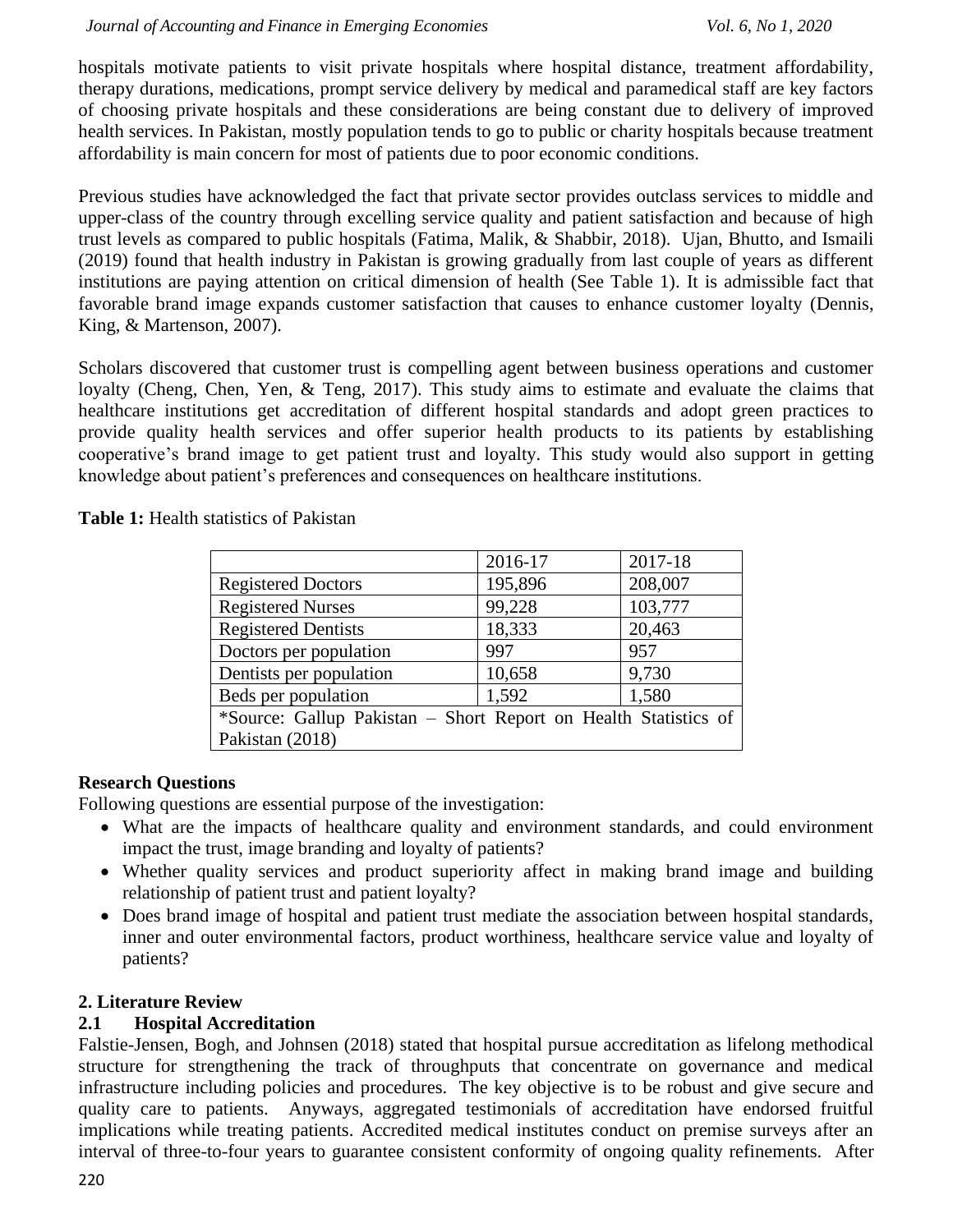repeated accreditations, only somewhat evidences from literature are found that periodic accreditation cycles are effective. The studies demonstrated that hospitals devote ample finances on accreditation on first cycle and grab more advantages from consecutive three cycles, but this is not correlated to patient driven data. Investigations on patient-related outcomes are missing on effectiveness of periodically sequential accreditations [\(Falstie-Jensen et al., 2018\)](#page-16-2).

#### **2.2 Green Hospital**

Idea of green hospital is made by the U.S Green Building Council (USGCB). Green hospital is constructed with concept of reusing tangibles, decreasing waste, providing pure and hygienic material. The Joint Commission International (JCI) accreditation also focuses on the idea of green hospital to attain the objective of application of green business in health sector [\(Afifi & Amini, 2019\)](#page-15-0). [Karliner and](#page-16-3)  [Guenther \(2011\)](#page-16-3) elaborated that health industry is also participating in increasing ecological challenges although it endeavors to counter the consequences. Health industry is generating notable pollution involuntary and harming public health through resource consumption, wastes generation, construction and building operations.

[Vittori](#page-17-2) (2002) described that building operations are one of main cause for generating of Carbon Dioxide from 35% to 45% in climate that is predecessor to global warming and wasting ozone layer. [Karliner and](#page-16-3)  [Guenther \(2011\)](#page-16-3) stated that the Global Green and Healthy Hospitals Agenda (GGHHA) has taken first step to make attempts for more durable environmental wellness of worldwide health care industry. The GGHHA contains (1) Leadership ("Prioritize Environmental Health as a Strategic Imperative"), (2) Chemicals ("Substitute Harmful Chemicals with Safer Alternatives"), (3) Waste ("Reduce, Treat and Safely Dispose of Healthcare Waste"), (4) Energy ("Implement Energy Efficiency and Clean, Renewable Energy Generation"), (5) Water ("Reduce Hospital Water Consumption and Supply Potable Water"), (6) Transportation ("Improve Transportation Strategies for Patients and Staff"), (7) Food ("Purchase and Serve Sustainably Grown, Healthy Food"), (8) Pharmaceuticals ("Prescribe Appropriately, Safely Manage and Properly Dispose of Pharmaceuticals"), (9) Buildings ("Support Green and Healthy Hospital Design and Construction"), (10) Purchasing ("Buy Safer and More Sustainable Products and Materials").

#### **2.3 Product Superiority**

Consumer's experience regarding product efficiency and linking it with expectations is known as product superiority. Consumers evaluate product superiority from the conclusions of how much happiness he or she has gotten from the product [\(Saleem, Ghafar, Ibrahim, Yousuf, & Ahmed, 2015\)](#page-17-3). [Fetter and Freeman](#page-16-4)  [\(1986\)](#page-16-4) expressed that hospitals and health givers offer health care products to individual patients in form of explicit series of goods and services, like other business corporations in the market. Specific treatment given to individual patients during proceedings of hospitalization depends on illness. This comprises of laboratory, radiology, ancillary and pharmaceutical services, prescribed by physicians, as part of treatment along with nursing care, operation theatre, surgical supplies, hotel and social services. Since hospital's actual business is to treat patients, these are transitional acquisitions. Therefore, a set of these interim outputs given to induvial patient is called a "product" of a hospital. Thus, hospital is a multi-product company having numerous goods and services. The product-line of the hospital is likely as comprehensive as it serves the patient volumes.

Hospitals have started struggling hard in focusing on superiority of healthcare products to incite patients in selecting best healthcare facility. Healthcare providers take service quality as critical component and sound benchmark as an edge to other healthcare facilities (Fatima et al., 2018).

#### **2.4 Service Quality**

[Kotler and Keller \(2015\)](#page-16-5) determined that "Quality is the totality of features and characteristics of a product or service that bear on its ability to satisfy stated or implied needs". In context of healthcare, [Wu](#page-17-4)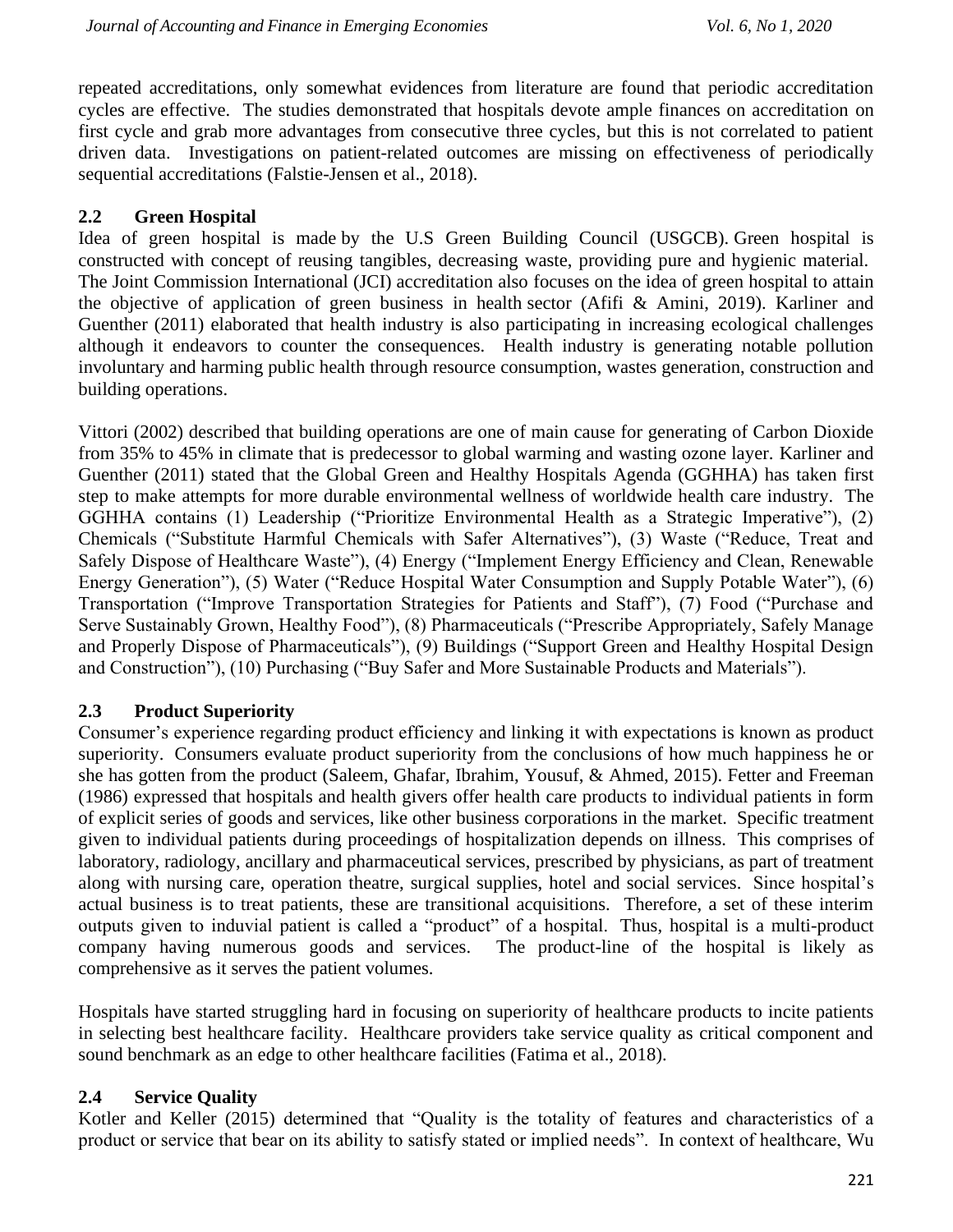[\(2011\)](#page-17-4) noticed that gap between patient's beliefs and impressions could be described as service quality. Beliefs are patient's expectations regarding medical offerings in hospital while impressions are patients' actual experience regarding specific medical service with reference to expectations. Practically, service quality in hospital deals with belief and impression of patient alignments. Hospital service excellence is the creditability divergence of services impression to patients and attendants and beliefs on services proposed by hospitals [\(Upadhyai, Jain, Roy, & Pant, 2019\)](#page-17-5).

During presence of customers, services are performed and expended all together, and efficiency and quality of service can vary. Some disturbance may be occurred by undermining customer satisfaction due to prolonged waiting time. For endurance and progress of business, researchers have made association between service quality and customer satisfaction [\(Mbuthia & Thaddaeus, 2015\)](#page-16-6). Due to customer sophisticated expectations and desires, hospitals go with superior healthcare services to accomplish healthcare concerns (Fatima et al., 2018). [Upadhyai et al. \(2019\)](#page-17-5) stated that unsatisfactory quality may cause assorted sensations in patients, attendants and families having fatigue and emotional tension, disappointments and desperations, being panic on additional expenditures, complicacy in management of care, stress causing hindrance in health care pathways, disaffection from care arrangements.

## **2.5 Customer Trust**

Customer trust is beliefs of consumer on faith and loyalty of an entity while giving commitments [\(Afifi](#page-15-0)  [and Amini, 2019\)](#page-15-0). Trust is the practicable speculation, associated convenience, and builds frequent correspondence that generates admirable affiliations [\(Lestariningsih et al., 2018\)](#page-16-7). Customers become more loyal as company takes customer-friendly measures and therefore they intend to do more business with companies [\(Van Vuuren, Roberts-Lombard, & Van Tonder, 2012\)](#page-17-6).

Medical researchers have established the fact that patient trust is extremely complicated. Nepotism in providing quality service would demolish customer trust. Some philosophers are convinced that patient trust is a firmed posture that physician would undertake treatment in a secured fashion [\(Shabbir et al.,](#page-17-0)  [2010\)](#page-17-0). [Leisen and Hyman \(2001\)](#page-16-8) noted that patients trust to physicians in curing diseases and expect proficiency and affirmative results along with goodwill. Patients expect that medications advised by physicians would cordially cure diseases and by this trust patients believe in treatments. In institutional terms, trust promotes products optimistically and elegant referrals that cause to improve the volume of business.

# **2.6 Brand Image**

Critical determining factor of decision making amongst the customers is recognized as Brand Image [\(Lock, 2016\)](#page-16-9). Critical determining factor of decision making amongst the customers is recognized as Brand Image [\(Lock, 2016\)](#page-16-9). [Wu \(2011\)](#page-17-4) stated that in scenarios of healthcare, brand image of hospital is a set of faiths, understandings and reactions that a patient perceives from the hospital. . Patient builds brand image from the experience of clinical examinations and treatment encounters. In addition, hospitals use to build brand image through strategic marketing operations to improve competing postures. Therefore, sympathetic brand image of hospital inspires patient in selecting hospital.

Results of various studies have approved that brand image holds major impression on customer loyalty with slight disparities. A few research work has proved that brand image effects customer loyalty with other mediating elements whereas some researchers have demonstrated that brand image has no effect of customer loyalty [\(Yi Zhang, 2015\)](#page-17-7).

# **2.7 Customer Loyalty**

[Kotler and Keller \(2015\)](#page-16-5) defined loyalty as, "a deeply held commitment to rebuy or re-patronize a preferred product or service in the future despite situational influences and marketing efforts having the potential to cause switching behavior". Sentimental affiliation is constructed between perpetual customers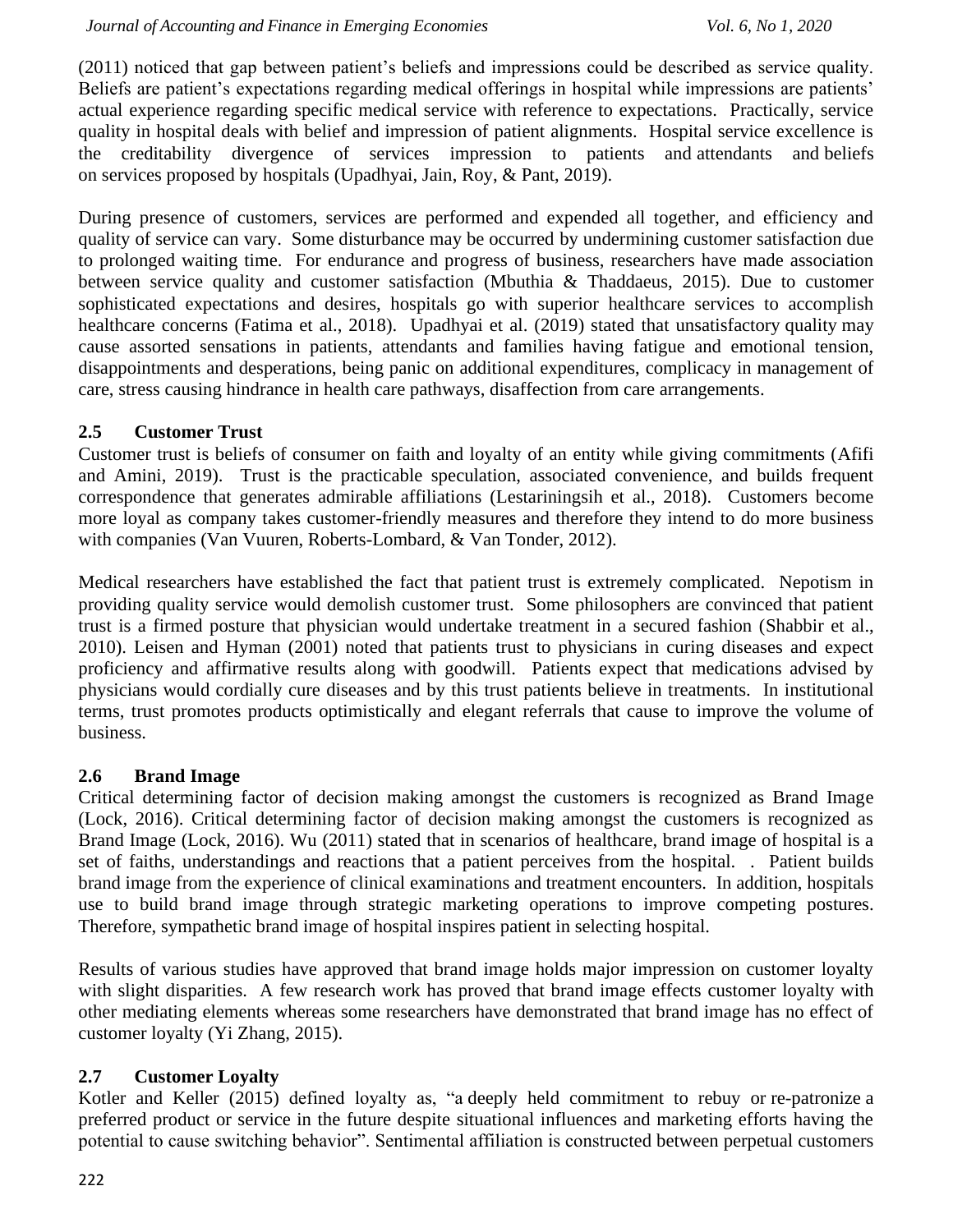and company by building up loyalty redeems. Business share would rise as customer gives optimistic feedback and, loyal customers are easily attainable as compared to fresh ones [\(Mbuthia and Thaddaeus,](#page-16-6)  [2015\)](#page-16-6).

[Anwar et al. \(2011\)](#page-15-1) found that health care service excellence influences patient faithfulness through patient peace of mind, and previous studies showed that satisfaction and trust plays a mediating role between quality service and loyalty [\(Ou, Shih, Chen, & Wang, 2011\)](#page-17-8). [Meesala and Paul \(2018\)](#page-17-9) noticed that satisfaction of women with service quality in hospitals effect loyalty to hospitals whereas this is not all with menfolk. [\(Patawayati et al., 2013\)](#page-17-10) stated that trust impacts loyalty implicitly in a positive fashion as extensive trust would result in exceeding loyalty.

Sciulli and Missien (2015) affirmed that quality, service value and patient consummation in healthcare sector effect behavioral motives and, patient's re-considerations in getting hospital services for positive results that could be a pointer to loyalty in hospital marketing. [Latif, Islam, Mohamad, Sikder, and Ahmed](#page-16-10)  [\(2015\)](#page-16-10) narrated that superior product offers distinct and exceptional supremacy from other products that do not present any distinctive feature and that specific product establishes compelling brand image. [Lock](#page-16-9)  [\(2016\)](#page-16-9) found that product or service superiority determines the brand image that impacts trust on product.

#### **3. Research Methodology**

## **3.1 Hypothetical Research Framework**

This investigation applies the descriptive methodology to explain the hypotheses. The conceptual framework of research consists of independent, mediating and dependent variables.



**Figure 1:** Hypothetical Research Framework

The above **Error! Reference source not found.** shows that hospital accreditation, green hospital, product superiority and services quality are independent variables and customer loyalty is a dependent variable. Furthermore, customer trust and brand image are mediating variables.

## **3.2 Hypotheses**

H1: Patient trust mediates the positive association between hospital accreditation and patient loyalty.

- H2: Patient trust mediates the positive association between green hospital and patient loyalty.
- H3: Patient trust mediates the positive association between product superiority and patient loyalty.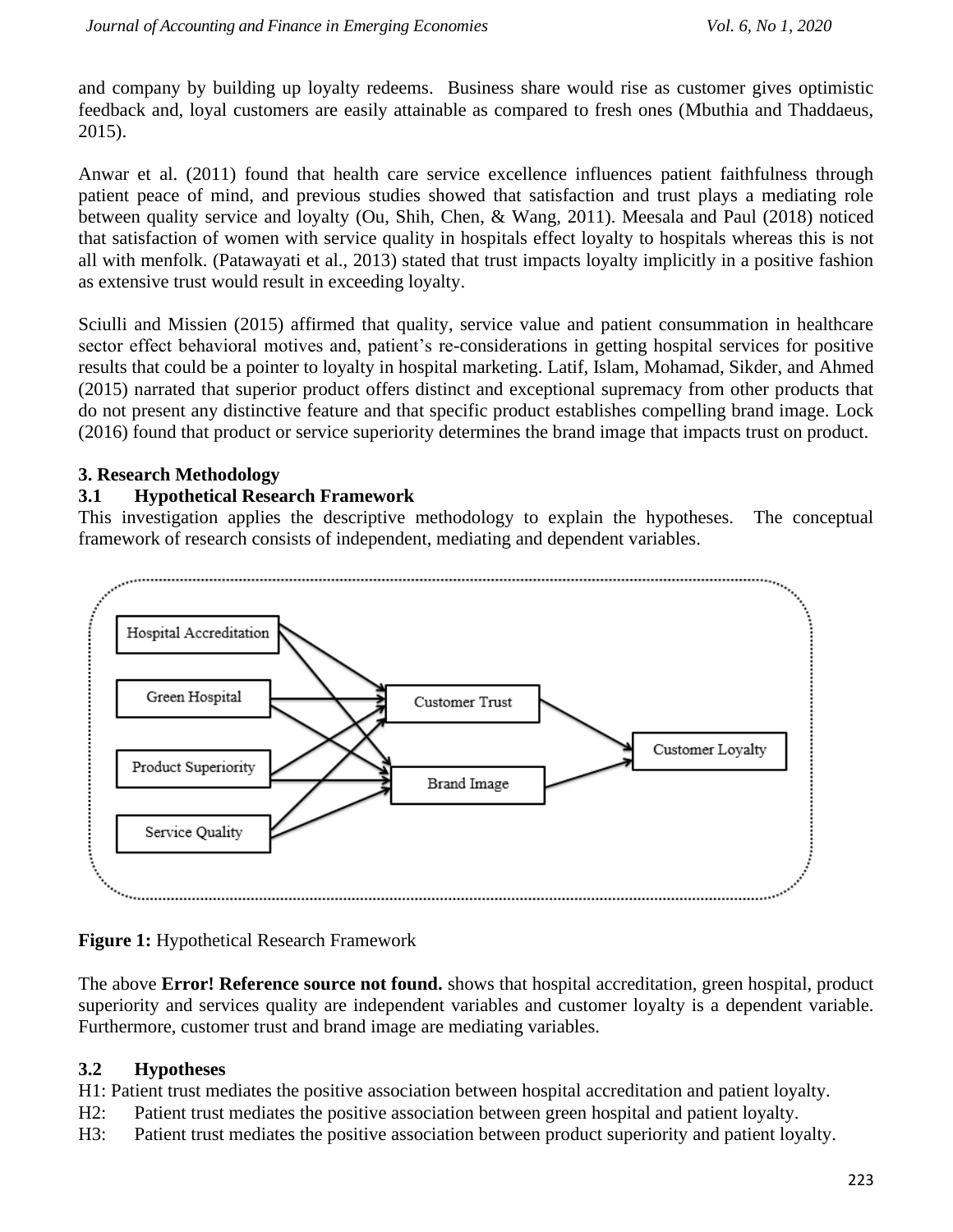H4: Patient trust mediates the positive association between healthcare quality services and patient loyalty.

H5: Brand image mediates the positive association between hospital accreditation and patient loyalty.

H6: Brand image mediates the positive association between green hospital and patient loyalty.

H7: Brand image mediates the positive association between product superiority and patient loyalty.

H8: Brand image mediates the positive association between healthcare quality services and patient loyalty.

## **3.3 Research Approach**

This study used the quantitative research approach using a comprehensive questionnaire to measure responses. Bolarinwa (2015) defines the questionnaire as data collection tool that predefines a set of questions used to collect and record information about specific subject matter.

## **3.4 Population, Sample and Sampling Technique**

Population used for this research involves hospitals that provide healthcare facilities to patients. Privacy, security and confidentiality remained the key constraints for meeting and getting patient specific information that is why the researcher decided to use snowball sampling technique. The researcher selected seven hospitals as snowball sampling based on professional contacts from targeted population of health care institutions of Pakistan, considering them the influential persons in those hospitals.

A sample of 390 respondents was calculated by multiplying the total number of items with 10 as per [Wolf, Harrington, Clark, and Miller \(2013\)](#page-17-11) rule. However a total of 580 questionnaires were distributed out of which 447 responses were obtained. The contacted persons were explained the objectives of survey and questions in questionnaire; and they were asked to fill the questionnaires independently being part of hospitals. They were asked further to attain the services of volunteer staff in their references and guide patients, patient families and visitors by elaborating the survey questionnaires to get their visit experience in the hospital.

## **3.5 Instrument**

A concise and close-ended survey questionnaire was designed to evaluate the latent variables to be participated in undergoing investigation. Items used for the constructs were chosen carefully from previous research studies to assure the content validity. Some questions were extracted from literature as self-extracted items. This survey form contained two parts, first section was comprised of 4 questions related to respondent's demographics; and the second part entailed questions discovering perception of respondents regarding hospital facilities, treatment quality, satisfaction levels, trust and loyalty towards health care providers.

By applying quantitative research method, survey questionnaire was designed as research instrument for this investigation report. All healthcare facilities were measured using five-point Likert scale representing: "Strongly disagree = 1", "Disagree = 2", "Not decided = 3", "Agree = 4", and "Strongly agree = 5". Items in Table 13 are used to measure constructs and adopted from prior research work.

## **3.6 Data Analysis Tool**

Data is examined in SPSS 20, which is a leading software suite to be used for interactive statistical analysis in social sciences by educational, medical, marketing, financial and other researchers, and SmartPLS (v. 3.2.8) which is one of the leading software tool with Graphical User Interface (GUI) for Variance-Based Structural Equation Modeling (VB-SEM) using the Partial Least Squares (PLS) path molding technique [\(Ringle et al., 2015\)](#page-17-12). [Sandoval and Ramos-Diaz \(2018\)](#page-17-13) encourages to use PLS-SEM approach (SmartPLS software) due to flexible software. Recording of coded outputs are made in MS Excel as CSV file to analyze in data analysis tools.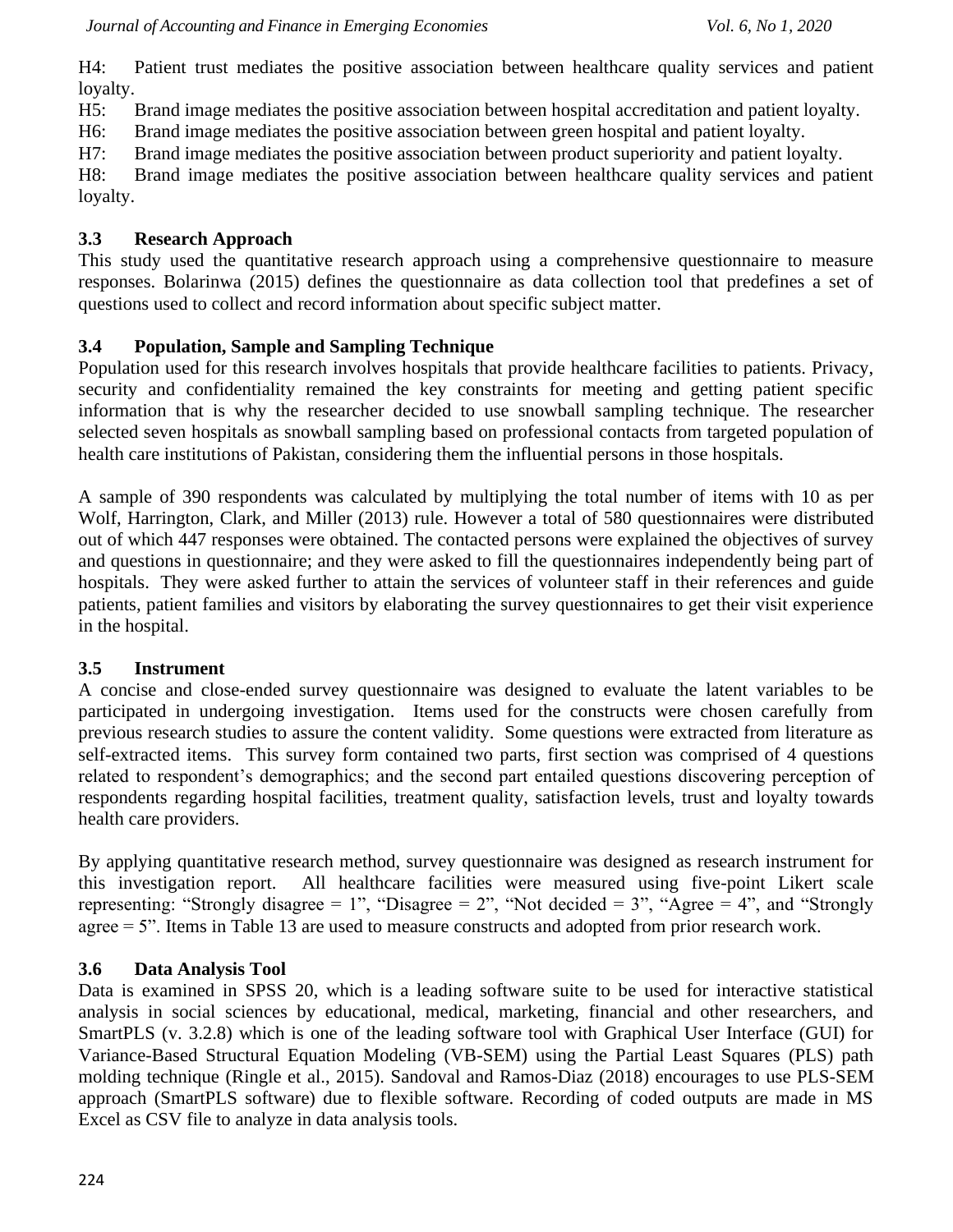## **4. Results and Analysis**

The researcher distributed 580 questionnaires. After completing surveys, packed surveys in sealed envelopes were returned to researcher by hand or by courier services. Finally, out of 580 questionnaires, 447 valid responses with feedback of 77.07% were returned. During data collection process, survey was safeguarded by anonymity and voluntary contribution.

| Sr. No        |      |       |       |       |       |       | O     |       | Total |
|---------------|------|-------|-------|-------|-------|-------|-------|-------|-------|
| Hospital      |      | A     | B     |       | D     | E     | F     | G     |       |
| Distributed   |      | 60    | 60    | 100   | 100   | 100   | 100   | 60    | 580   |
| Received      |      | 54    | 29    | 79    | 84    | 96    | 69    | 37    | 447   |
| Response      | Rate | 90.00 | 48.33 | 79.00 | 84.00 | 96.00 | 69.00 | 61.67 | 77.07 |
| $\frac{1}{2}$ |      |       |       |       |       |       |       |       |       |

**Table 2:** Sample statistics

Note: Hospital names are kept secret because of anonymity

#### **4.1 Demographic statics**

In Table 3, demographics ( $n = 447$ ) illustrates that dominants respondents comprises of male gender of 60.6%, age 21–30 years of 37.8%, education graduation of 37.2% and visit purpose as family members of 27.3%.

#### **Table 3:** Demographic Analysis

| Demographics   |                       | Frequency      | Percent | Valid percent |
|----------------|-----------------------|----------------|---------|---------------|
| Gender         |                       |                |         |               |
| Valid          | Male                  | 271            | 60.6    | 60.8          |
|                | Female                | 155            | 39.1    | 39.2          |
|                | Total                 | 446            | 99.8    | 100           |
| <b>Missing</b> |                       | $\mathbf{1}$   | 0.2     |               |
| Total          |                       | 447            | 100.0   |               |
| Age            |                       |                |         |               |
|                | 20 years or less      | 37             | 8.3     | 8.3           |
|                | $21 - 30$ years       | 168            | 37.6    | 37.8          |
|                | $31 - 40$ years       | 151            | 33.8    | 34.0          |
| Valid          | $41 - 50$ years       | 63             | 14.1    | 14.2          |
|                | 51 years or above     | 25             | 5.6     | 5.6           |
|                | Total                 | 444            | 99.3    | 100.0         |
| Missing        |                       | $\overline{3}$ | 0.7     |               |
| Total          |                       | 447            | 100.0   |               |
| Education      |                       |                |         |               |
|                | Matriculation or less | 44             | 9.8     | 10.0          |
|                | Intermediate          | 68             | 15.2    | 15.5          |
|                | Graduation            | 163            | 36.5    | 37.2          |
| Valid          | <b>Masters</b>        | 141            | 31.5    | 32.2          |
|                | M. Phil or above      | 22             | 4.9     | 5.0           |
|                | Total                 | 438            | 98.0    | 100.0         |
| Missing        |                       | 9              | 2.0     |               |
| Total          |                       | 447            | 100.0   |               |
| Visit purpose  |                       |                |         |               |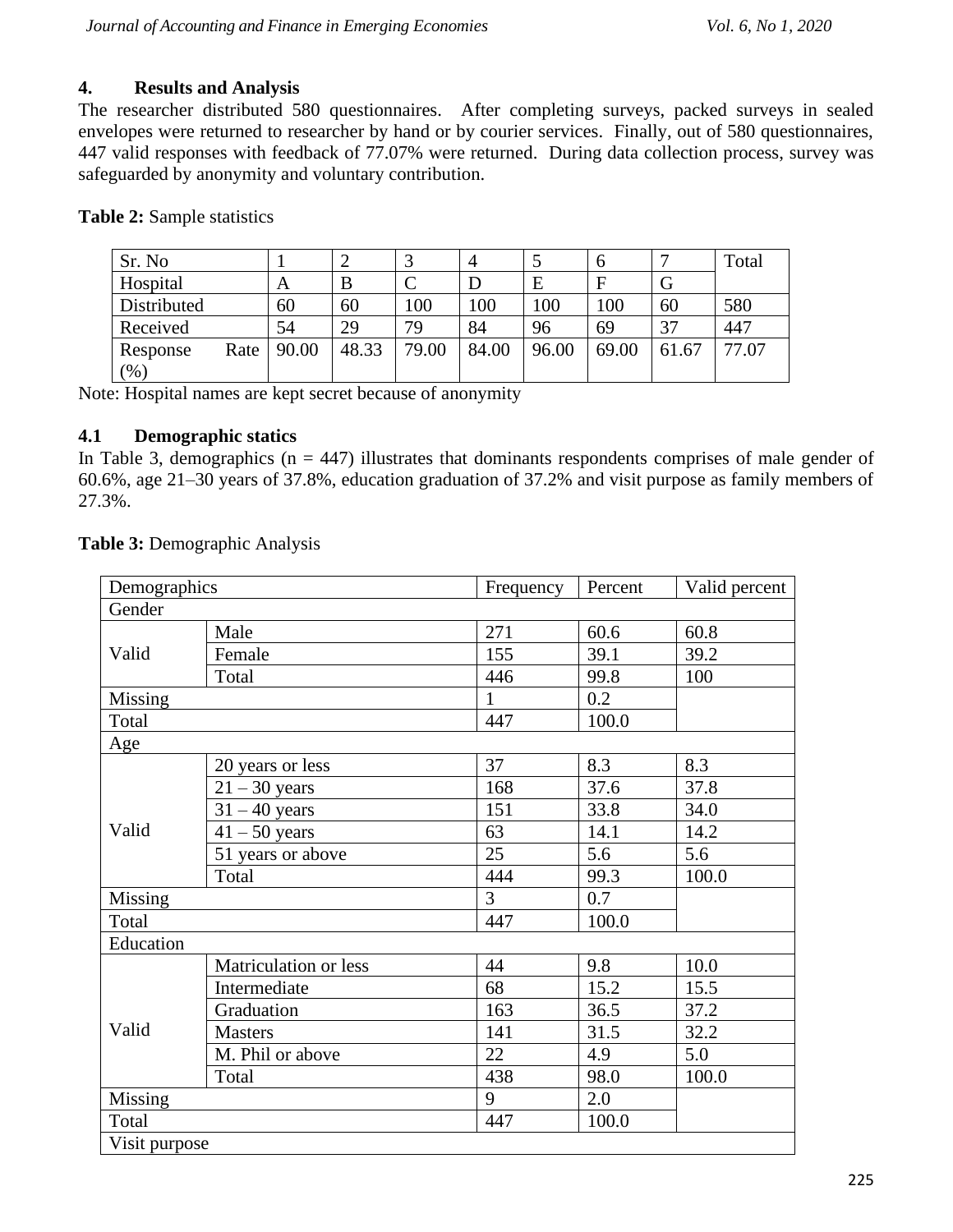*Journal of Accounting and Finance in Emerging Economies Vol. 6, No 1, 2020*

|         | A general visitor     | 46  | 10.3  | 10.6  |
|---------|-----------------------|-----|-------|-------|
| Valid   | Visit to patient      | 72  | 16.1  | 16.5  |
|         | As patient family     | 119 | 26.6  | 27.3  |
|         | For medical tests     | 92  | 20.6  | 21.1  |
|         | For medical treatment | 107 | 23.9  | 24.5  |
|         | Total                 | 436 | 97.5  | 100.0 |
| Missing |                       | 11  | 2.5   |       |
| Total   |                       | 447 | 100.0 |       |

## **4.2 Consistent PLS (PLSc)**

The consistent PLS (PLSc) procedure makes improvement in interrelationships of reflective constructs to build reliable outcomes with a factor model (Dijkstra & Schermelleh-Engel, 2014) (Dijkstra & Henseler, 2015).

The consistent PLS Path modeling assessment is exhibited in [Figure 1.](#page-7-0)



<span id="page-7-0"></span>Figure 1: PLS Path model - Structural Equation Modeling (SEM) diagram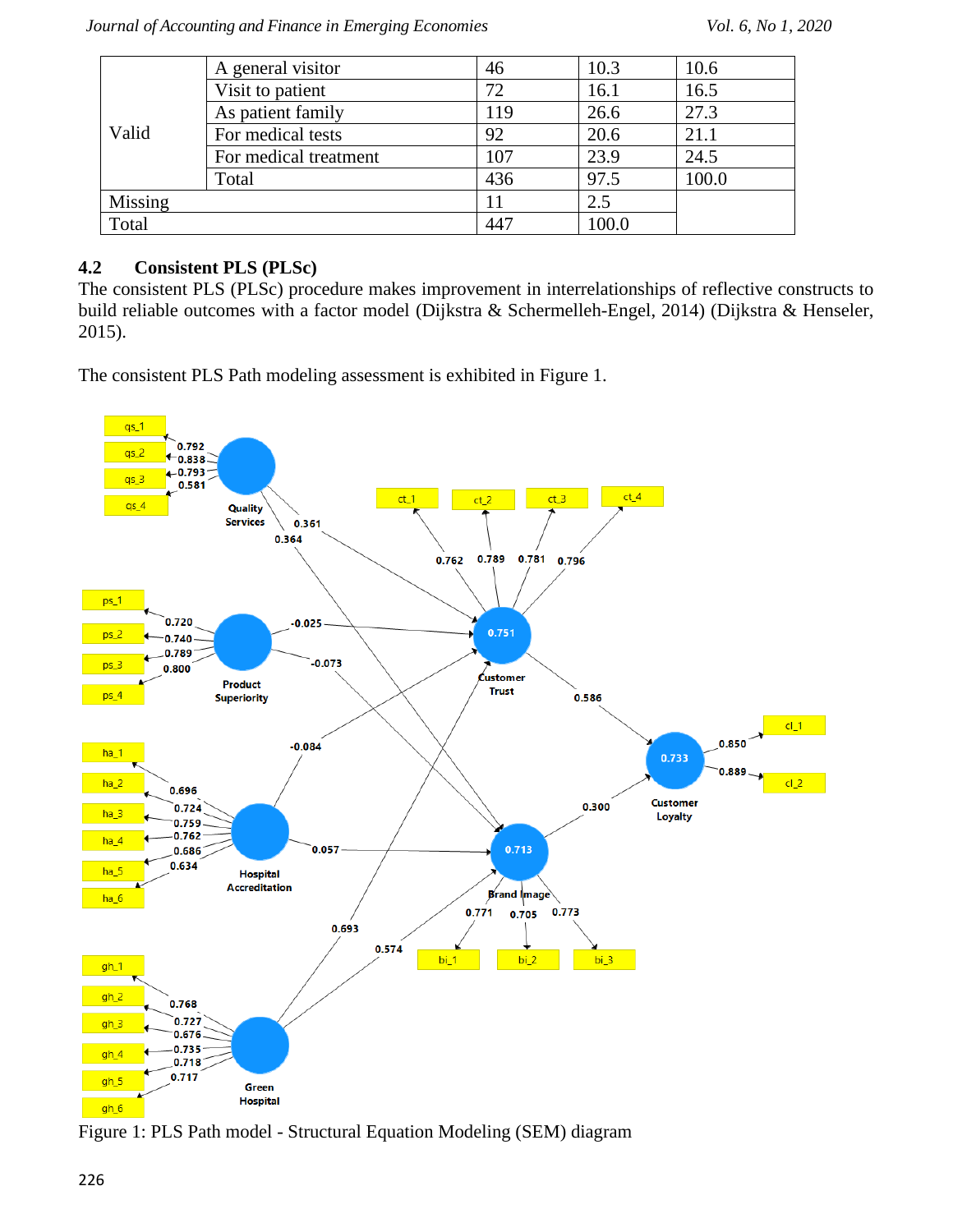## **4.3 Measurement Model Analysis (Outer Model)**

Evaluation of reflective external model includes consistency investigations of the specific items (indicator reliability), construct reliability, internal consistency (Cronbach Alpha and Composite Reliability), construct validity (loadings, and cross-loadings), convergent validity (Average Variance Extracted (AVE)), and Discriminant Validity (Fornell-Larcker measure, Cross Loading, and HTMT condition) [\(Ab](#page-15-2)  [Hamid, Sami, & Sidek, 2017\)](#page-15-2)

## **4.4 Reliability**

Reliability can be defined as firmness of measuring instrument i.e. questionnaire. If results of the measuring instrument are constant and less deviated, it means the higher reliability of instrument. Composite Reliability (CR) and Cronbach's Alpha are frequently in-use measures for Internal Consistency that measures the reliability depends on correlation of constructs. The reliability of data could be found by the coefficient of Cronbach's Alpha or Composite Reliability. Range of the coefficient is between 0.0 and 1.0; where higher value specifies higher reliability. In exploratory study, Cronbach's Alpha or Composite Reliability acceptable measures are between 6.0 and 7.0 whereas in more advanced levels the value of Cronbach's Alpha / Composite Reliability (CR) should be greater than 7.0. However, more than 9.0 value is not required and the value more than 9.5 is certainly not acceptable [\(Ab Hamid et](#page-15-2)  [al., 2017\)](#page-15-2).

|                               |            |         |             | Average   |
|-------------------------------|------------|---------|-------------|-----------|
|                               |            |         | Composite   | Variance  |
|                               | Cronbach's |         | Reliability | Extracted |
| Latent variables              | Alpha      | $rho_A$ | (CR)        | (AVE)     |
| <b>Brand Image</b>            | 0.795      | 0.796   | 0.794       | 0.563     |
| <b>Customer Loyalty</b>       | 0.861      | 0.862   | 0.861       | 0.756     |
| <b>Customer Trust</b>         | 0.863      | 0.863   | 0.863       | 0.611     |
| Green Hospital                | 0.868      | 0.869   | 0.868       | 0.524     |
| <b>Hospital Accreditation</b> | 0.860      | 0.862   | 0.860       | 0.506     |
| <b>Product Superiority</b>    | 0.848      | 0.849   | 0.848       | 0.582     |
| <b>Quality Services</b>       | 0.855      | 0.856   | 0.855       | 0.663     |

<span id="page-8-0"></span>**Table 4:** Cronbach's Alpha and Compsite Reialbility

In Table 4**[Table](#page-8-0)**, values of latent variables for Cronbach's Alpha and Composite Reliability (CR) falls between 0.7 and 0.9 and these have good reliability.

## **4.5 Validity**

Construct Validity indicates an assessment intended to calculate a construct measuring that latent variable. Average Variance Extracted (AVE) should be 0.5 or higher [\(Bagozzi & Yi, 1988\)](#page-15-3). AVE of each latent variable in Table 4**[Table](#page-8-0)** is higher than 0.5 that is adequate for convergent validity. Discernment Validity or Divergent Validity establishes that indication that measure constructs must differ hypothetically from one another. The intensity of discriminant validity coefficients must prominently smaller than convergent validity coefficients [\(Hubley, 2014\)](#page-16-11). [Henseler, Ringle, and Sarstedt \(2015\)](#page-16-12) emphasized to employ the HTMT criterion for the evaluation of discernment validity in Variance-Based (VB) Structural Equation Modeling (SEM).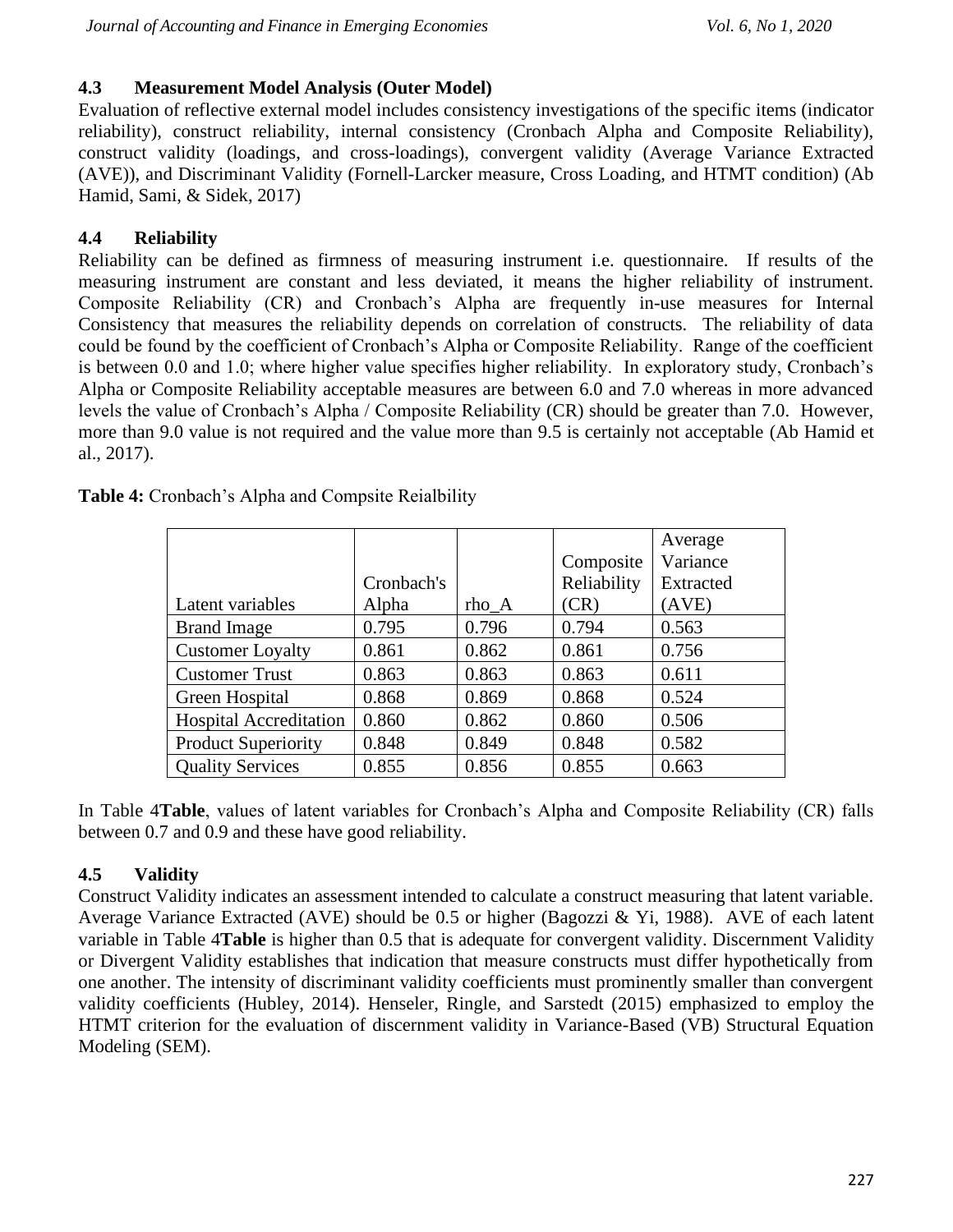| Latent Variable                                                                        | <b>Brand</b> | Customer | Customer | Green    | Hospital      | Product     | Quality  |
|----------------------------------------------------------------------------------------|--------------|----------|----------|----------|---------------|-------------|----------|
|                                                                                        | Image        | Loyalty  | Trust    | Hospital | Accreditation | Superiority | Services |
| <b>Brand Image</b>                                                                     |              |          |          |          |               |             |          |
| <b>Customer Loyalty</b>                                                                | 0.797        |          |          |          |               |             |          |
| <b>Customer Trust</b>                                                                  | 0.850        | 0.842    |          |          |               |             |          |
| Green Hospital                                                                         | 0.797        | 0.730    | 0.833    |          |               |             |          |
| Hospital                                                                               | 0.771        | 0.691    | 0.763    | 0.820    |               |             |          |
| Accreditation                                                                          |              |          |          |          |               |             |          |
| <b>Product Superiority</b>                                                             | 0.653        | 0.659    | 0.680    | 0.709    | 0.748         |             |          |
| <b>Quality Services</b>                                                                | 0.695        | 0.660    | 0.708    | 0.616    | 0.830         | 0.754       |          |
| ----- <del>----</del> ---<br>.<br>$\sim$ $\sim$<br>$\bullet$ $\land$ $\land$ $\bullet$ |              |          |          |          |               |             |          |

#### **Table 5:** Discriminant Validity (using HTMT)

Note: HTMT < 0.85 [\(Kline, 2015\)](#page-16-13), HTMT < 0.90 (Gold, Malhotra, & Segars, 2001)

From the results in **Error! Reference source not found.**, study-wide HTMT for PLSc are within the threshold except 0.85 that is quite below from the strict threshold of (Kline, 2011). Therefore, discriminant validity of measurement is confirmed.

**Table 6:** Confidence Interval Biased Corrected

|                            |                    | Original<br>Sample | Sample<br>Mean |                  | 2.50  | 97.50 |
|----------------------------|--------------------|--------------------|----------------|------------------|-------|-------|
|                            |                    | (O)                | (M)            | <b>Bias</b>      | $\%$  | $\%$  |
| <b>Customer Loyalty</b>    | <b>Brand Image</b> | 0.797              | 0.797          | $\overline{0}$   | 0.722 | 0.867 |
| <b>Customer Trust</b>      | <b>Brand Image</b> | 0.850              | 0.850          | $\overline{0}$   | 0.783 | 0.904 |
|                            | Customer           |                    |                |                  |       |       |
| <b>Customer Trust</b>      | Loyalty            | 0.842              | 0.842          | $\boldsymbol{0}$ | 0.772 | 0.893 |
|                            | <b>Brand Image</b> |                    |                |                  |       |       |
| Green Hospital             |                    | 0.797              | 0.796          | 0.001            | 0.719 | 0.861 |
|                            | Customer           |                    |                |                  |       |       |
| Green Hospital             | Loyalty            | 0.730              | 0.728          | 0.001            | 0.649 | 0.803 |
|                            | Customer           |                    |                |                  |       |       |
| Green Hospital             | <b>Trust</b>       | 0.833              | 0.833          | 0.001            | 0.773 | 0.885 |
| Hospital                   | <b>Brand Image</b> |                    |                |                  |       |       |
| Accreditation              |                    | 0.771              | 0.771          | 0.001            | 0.695 | 0.836 |
| Hospital                   | Customer           |                    |                |                  |       |       |
| Accreditation              | Loyalty            | 0.691              | 0.691          | $\overline{0}$   | 0.615 | 0.759 |
| Hospital                   | Customer           |                    |                |                  |       |       |
| Accreditation              | <b>Trust</b>       | 0.763              | 0.764          | $\boldsymbol{0}$ | 0.692 | 0.826 |
| Hospital                   | Green              |                    |                |                  |       |       |
| Accreditation              | Hospital           | 0.820              | 0.821          | $\overline{0}$   | 0.762 | 0.871 |
| <b>Product Superiority</b> | <b>Brand Image</b> | 0.653              | 0.654          | 0.001            | 0.557 | 0.732 |
|                            | Customer           |                    |                |                  |       |       |
| <b>Product Superiority</b> | Loyalty            | 0.659              | 0.659          | $\boldsymbol{0}$ | 0.571 | 0.737 |
|                            | Customer           |                    |                |                  |       |       |
| <b>Product Superiority</b> | <b>Trust</b>       | 0.680              | 0.681          | 0.002            | 0.588 | 0.764 |
|                            | Green              |                    |                |                  |       |       |
| <b>Product Superiority</b> | Hospital           | 0.709              | 0.709          | $\boldsymbol{0}$ | 0.635 | 0.775 |
|                            | Hospital           |                    |                |                  |       |       |
|                            | Accreditatio       |                    |                |                  |       |       |
| <b>Product Superiority</b> | $\mathbf n$        | 0.748              | 0.747          | 0.001            | 0.660 | 0.819 |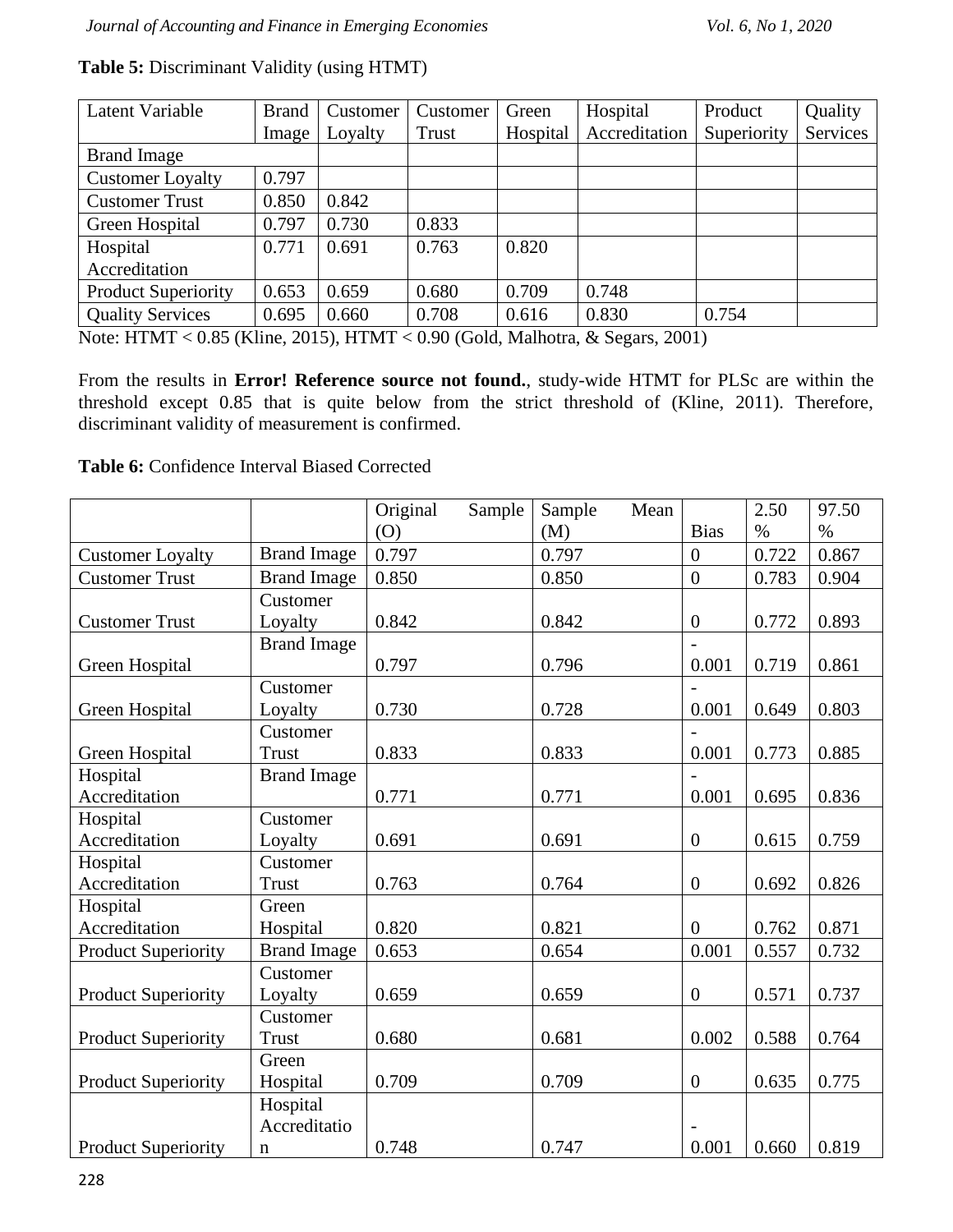| <b>Quality Services</b> | <b>Brand Image</b> | 0.695 | 0.694 | $\boldsymbol{0}$ | 0.610 | 0.771 |
|-------------------------|--------------------|-------|-------|------------------|-------|-------|
|                         | Customer           |       |       |                  |       |       |
| <b>Quality Services</b> | Loyalty            | 0.660 | 0.659 | $\theta$         | 0.574 | 0.734 |
|                         | Customer           |       |       |                  |       |       |
| <b>Quality Services</b> | Trust              | 0.708 | 0.708 | $\overline{0}$   | 0.629 | 0.778 |
|                         | Green              |       |       |                  |       |       |
| <b>Quality Services</b> | Hospital           | 0.616 | 0.617 | 0.001            | 0.536 | 0.690 |
|                         | Hospital           |       |       |                  |       |       |
|                         | Accreditatio       |       |       |                  |       |       |
| <b>Quality Services</b> | n                  | 0.830 | 0.830 | $\overline{0}$   | 0.761 | 0.888 |
|                         | Product            |       |       |                  |       |       |
| <b>Quality Services</b> | Superiority        | 0.754 | 0.755 | 0.001            | 0.681 | 0.819 |

Bootstrapping procedure allows to determine whether HTMT considerably deviates from the value one (HTMTInference). There are two hypotheses in HTMT: H0 (HTMT  $\geq$  1) null hypothesis, a confidence interval of 1 indicates shortfall in discriminant validity;  $H1$  ( $HTMT < 1$ ) an alternative hypothesis, if the value 1 falls out of boundaries of interval, the two variables are different empirically. In this study, Table 6 indicates that neither lower nor upper boundary confidence interval includes in the value of 1. Therefore, in conclusion discriminant validity has been established by running complete bootstrapping (5,000 samples) routine.

## **4.6 Model Fit**

After accessing the reliability and validity, the requirement is to access model fit. SRMR (Standardized Root Mean Square Residual) is the variance between data and model estimates is known as the residuals. Average of the residuals are measured, and its square root is processed. Hu & Bentler (1999) recommended that SRMR close to 0.8 or lesser corresponds to a sufficiently appropriate. A zero worth of SRMR specifies an absolute balance between model estimates and data. SRMR value in Table 7, model examined from the output of SmartPLS is 0.043. Therefore, it could be brought about good fitness of the model.

|             | <b>Saturated Model</b> | <b>Estimated Model</b> |
|-------------|------------------------|------------------------|
| <b>SRMR</b> | 0.039                  | 0.043                  |
| d ULS       | 0.631                  | 0.737                  |
| d G         | 0.383                  | 0.403                  |
| Chi-Square  | 881.568                | 921.526                |
| NFI         | 0.89                   | 0.885                  |

**Table 72:** Model Fit Summary

NFI (Normed Fit Index) likewise recognized as the Bentler-Bonett Normed Fit Index points out that model being estimated has inconsistency between independence model and saturated model. The NFI differs between 0 and 1; where 1 is perfect. In Table 7, NFI is of 0.885, that specifies that model of interest has developed the fit by 88.5% comparative to void or imperative model.

## **4.7 Structural Model Analysis (Inner Model)**

After the confirmation that measurement model is reliable and valid, the subsequent phase is to measure and estimate the inner structural model. It contains extrapolative relevance of the model and relationships amongst the latent variables. Therefore, (1) coefficient of the determination (R-square), (2) Path coefficient (Beta value), (3) T-statistics value, (4) Effect size (f-square), (5) Predictive relevance of the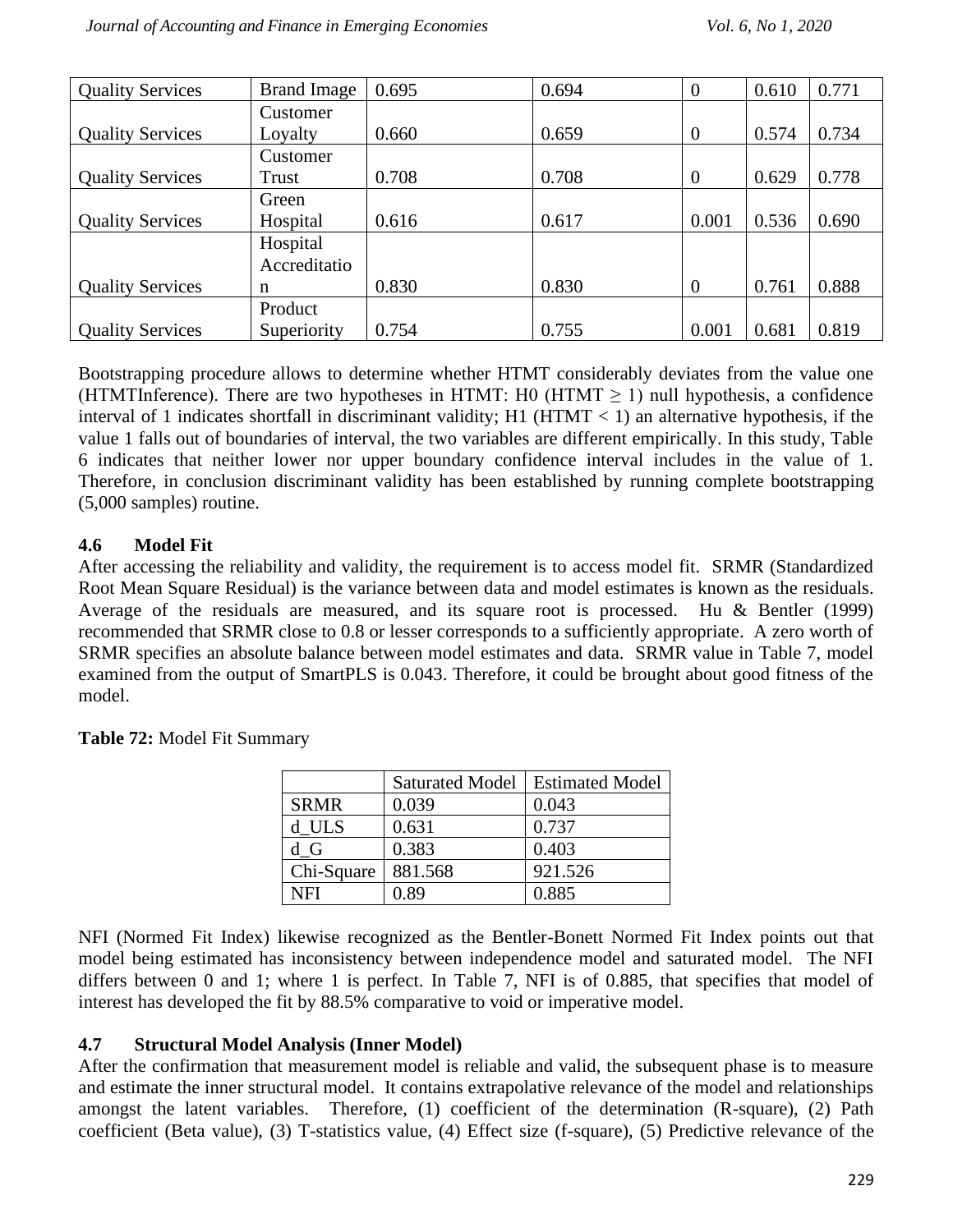model (Q-square), and (6) Goodness-of-Fit (GoF) index are the leading measures for the assessment of inside structure of the model.

#### **4.8 R-Square**

The R2 assessment validates the variance percentage in exogenous construct that is described by endogenous constructs. According to [J. F. Hair, Ringle, and Sarstedt \(2011\)](#page-16-14), the R-Square value above 0.75 is bigger, value 0.50 is medium and value 0.25 is smaller.

#### <span id="page-11-0"></span>**Table 8:** R Square

| Latent Variable       | R Square | R Square Adjusted |
|-----------------------|----------|-------------------|
| <b>Brand Image</b>    | 0.713    | 0.710             |
| Customer<br>Loyalty   | 0.733    | 0.732             |
| <b>Customer Trust</b> | 0.751    | 0.748             |

#### In

[Table8](#page-11-0), R-Square for latent variables Brand Image (0.713) and Customer Loyalty (0.733) are larger than 0.50. R2 for Brand Image and Customer Loyalty is categorized as moderate. R-Square for the construct Customer Trust (0.751) is greater than 0.75 that can be categorized as substantial.

#### **4.9 F-Square**

The effect size (f 2) is a measure that is utilized to evaluate the respective effect of a forecaster construct on an independent construct [\(Pek & Flora, 2018\)](#page-17-14). According to [Lorah \(2018\)](#page-16-15), f2 value of 0.35 is considered as large, value of 0.15 is considered as medium, and value of 0.02 is considered as small effect sizes.

<span id="page-11-1"></span>**Table 9:** Effect size (F-Square)

| Construct                     | <b>Brand Image</b> | <b>Customer Loyalty</b> | <b>Customer Trust</b> |
|-------------------------------|--------------------|-------------------------|-----------------------|
| <b>Brand Image</b>            |                    | 0.092                   |                       |
| <b>Customer Loyalty</b>       |                    |                         |                       |
| <b>Customer Trust</b>         |                    | 0.352                   |                       |
| Green Hospital                | 0.325              |                         | 0.547                 |
| <b>Hospital Accreditation</b> | 0.002              |                         | 0.005                 |
| <b>Product Superiority</b>    | 0.006              |                         | 0.001                 |
| <b>Quality Services</b>       | 0.117              |                         | 0.113                 |

In [Table 9: Effect size \(F-Square\),](#page-11-1) the F-Square of variable Brand Image (0.092) is classified as low effect to Customer Loyalty variable. F-Square value of variable Customer Trust (0.352) is classified high effect to Customer Loyalty. The F-Square of variable Green Hospital (0.325) is classified as moderate effect to Brand Image; and variable Green Hospital (0.547) has high effect to Customer Trust. Hospital Accreditation has no influence on Brand Image (0.002) and Customer Trust (0.005) with values approximate to zero. Similarly, Product Superiority also has no impact on Brand Image and Customer Trust with values 0.006 and 0.001, respectively. Quality Services has low impact on Brand Image (0.117) and Customer Trust (0.113).

## **4.10 Q-Square**

Blindfolding is a method of sample recycling that calculate the Stone-Geisser's Q² value which indicates valuation standard for cross-validated analytical significance of PLS path model. Q-Square test is used prediction relevance of model and  $Q<sup>2</sup>$  values greater than zero that indicates that values are restructured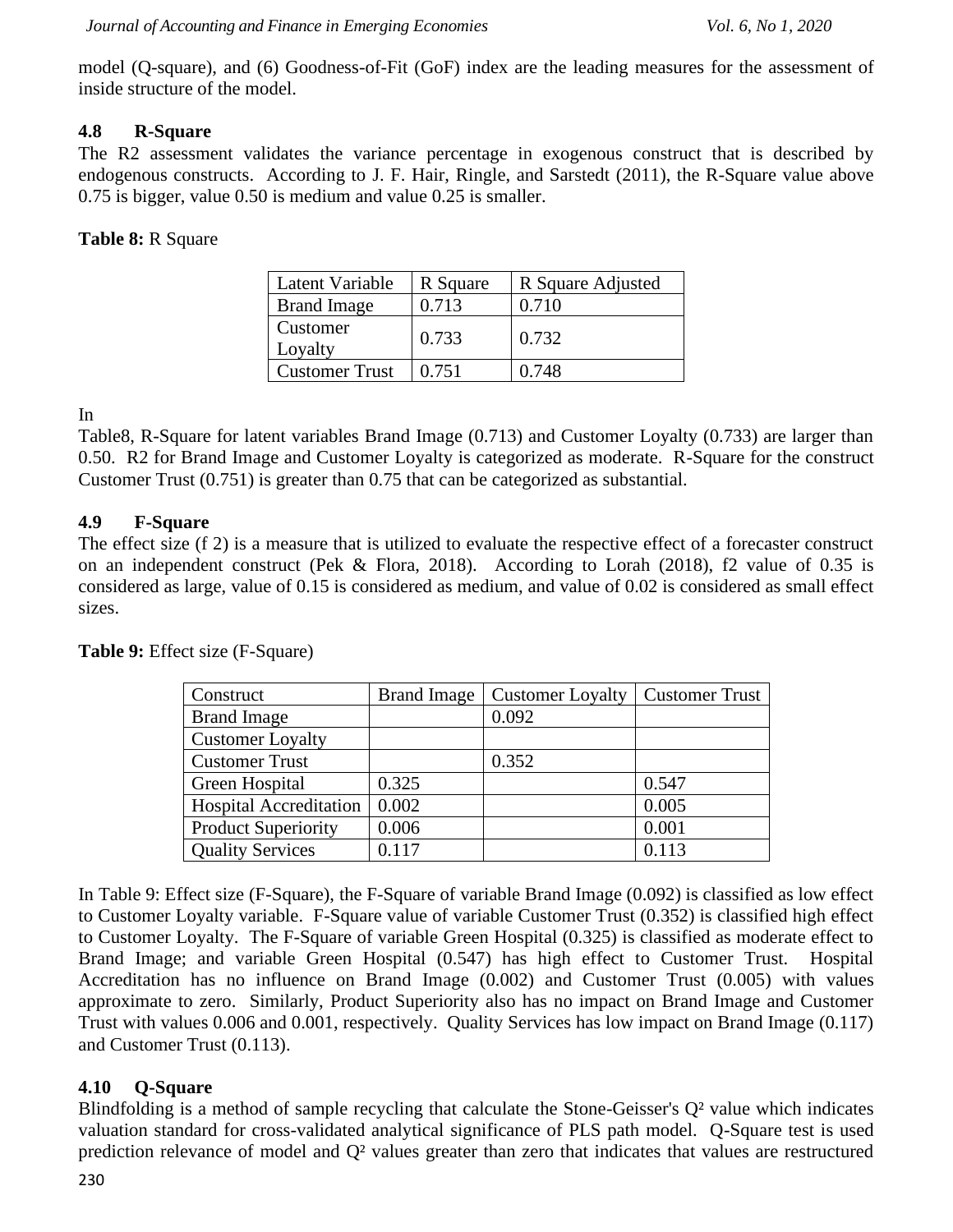thoroughly, and the model entertains predictive significance. [Henseler, Ringle, and Sinkovics \(2009\)](#page-16-16) described that blindfolding measures are functional for only endogenous constructs in implementation of reflective measurement model.

Table 10 indicates that Brand Image ( $Q2 = 0.346$ ), Customer Loyalty ( $Q2 = 0.477$ ), and Customer Trust  $(Q2 = 0.396)$  are above zero that indicates that values soundly rebuilt the model, and model realizes the predictive significance.

**Table 10:** Q-Square

|                         |            |            | $\Omega$ | $= (1 -$ |
|-------------------------|------------|------------|----------|----------|
| Construct               | <b>SSO</b> | <b>SSE</b> | SSE)/SSO |          |
| <b>Brand Image</b>      | 1,341.00   | 877.13     | 0.346    |          |
| <b>Customer Loyalty</b> | 894.00     | 467.47     | 0.477    |          |
| <b>Customer Trust</b>   | .788.00    | 1,079.56   | 0.396    |          |

#### **4.11 Goodness of Fit Index**

As stated by Henseler and Sarstedt (2013), Goodness of Fit (GoF) index for PLS is estimated as the geometric mean of the average variance explained and the R-Square value.

GoF =  $\sqrt{\text{Average of AVE}}$  x Average of R<sup>2</sup> = 0.663

Aban, Perez, Ricarte, and Chiu (2019) depicts that GoF value of 0.1 should be considered as small, GoF value of 0.25 should be considered as medium, and GoF of value 0.36 or above should be considered as large. Henceforth, the GoF value of 0.633 is a large value that could be considered as a very good model fit.

## **4.12 Collinearity statistics (VIF)**

Multicollinearity is reciprocal of the tolerance value that takes place as two or more forecasters in the model are interrelated and deliver repetitious facts regarding the response. It evaluates to what degree the variance of a regression coefficient is exaggerated caused by multicollinearity in the model. Multicollinearity is calculated through Variance Inflation Factors (VIF) and tolerance. The rule of thumb for multicollinearity test is considering both result of tolerance and VIF where if the tolerance above 0.1 and VIF is below 10, it means that the variable is free of multicollinearity [\(Pangaribuan, Aggraeni, &](#page-17-15)  [Sitinjak, 2018\)](#page-17-15).

| Latent             | <b>Brand Image</b> | <b>Customer Loyalty</b> | <b>Customer Trust</b> |  |
|--------------------|--------------------|-------------------------|-----------------------|--|
| Variable           |                    |                         |                       |  |
| <b>Brand Image</b> |                    | 1.990                   |                       |  |
| Customer           |                    |                         |                       |  |
| Loyalty            |                    |                         |                       |  |
| Customer           |                    | 1.990                   |                       |  |
| Trust              |                    |                         |                       |  |
| Green              | 2.198              |                         | 2.198                 |  |
| Hospital           |                    |                         |                       |  |
| Hospital           | 2.906              |                         | 2.906                 |  |
| Accreditation      |                    |                         |                       |  |
| Product            | 2.142              |                         | 2.142                 |  |

**Table 11:** Collinearity statistics (VIF)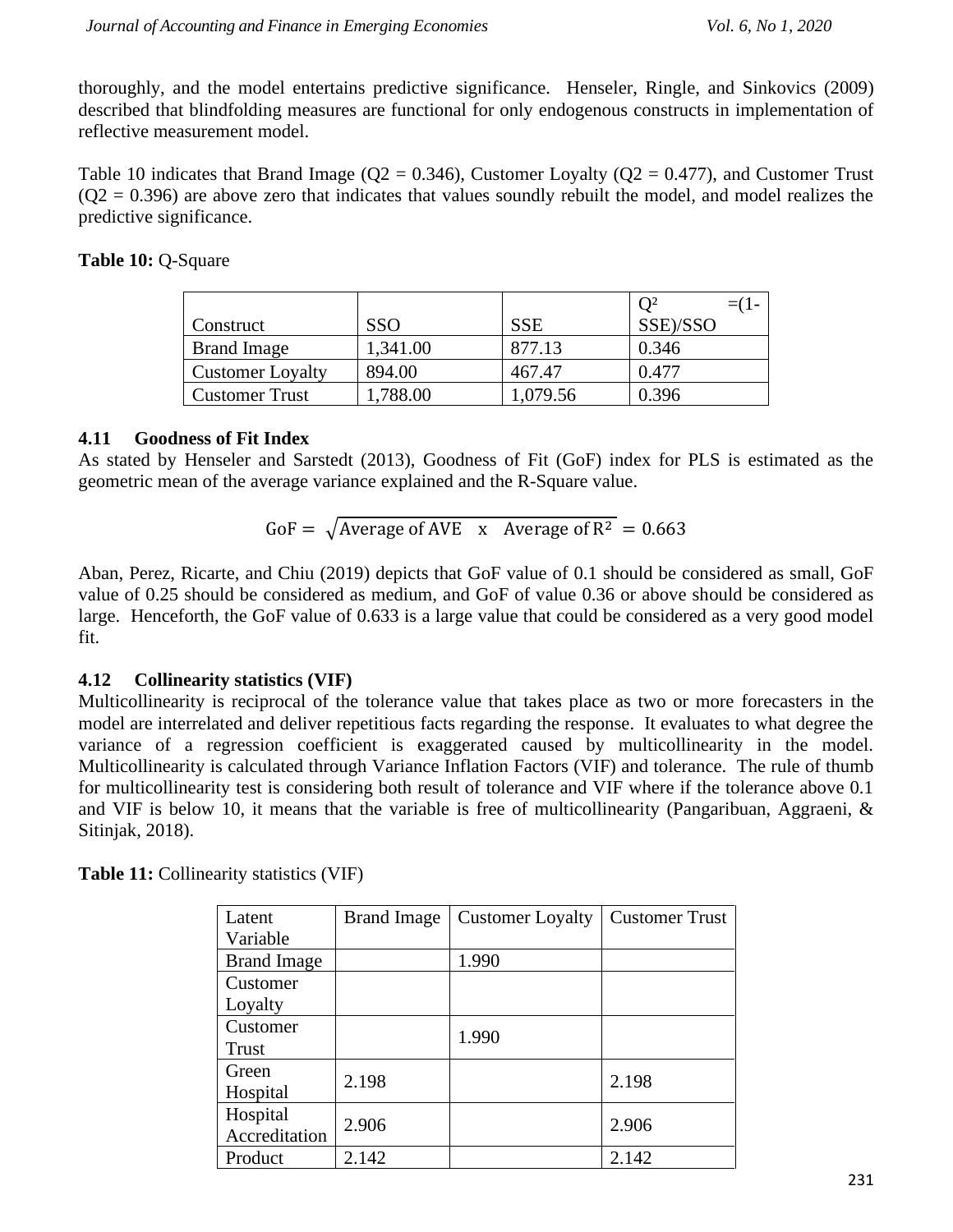| Superiority         |                      |                        |
|---------------------|----------------------|------------------------|
| Quality<br>Services | ാറു<br><i>a.a)</i> 1 | $2.20^{\circ}$<br>4.41 |

In Table 11, the VIF scores of the dependent variables for traditional PLS are below than threshold value of 3.3 [\(Diamantopoulos & Winklhofer, 2001\)](#page-16-17), and thus inferring that there is no inner collinearity problem.

## **4.12 Hypothesis Testing**

Table 12 demonstrates the values of path coefficient (β), t-statistics and p-value. The outcomes of hypotheses assessment could be estimated as follow:

| Hypothesis     | Path                                 | Path        | <b>T-Statistics</b> | P              | <b>Status</b> |  |
|----------------|--------------------------------------|-------------|---------------------|----------------|---------------|--|
|                |                                      | Coefficient | $t=1.96*$           | Value          |               |  |
|                |                                      | $(\beta)$   |                     |                |               |  |
| H1             | Hospital Accreditation to Customer   |             |                     |                | Supported     |  |
|                | Loyalty through Customer Trust       | 0.172       | 2.094               | 0.036          |               |  |
| H2             | Green Hospital to Customer Loyalty   |             |                     |                | <b>Not</b>    |  |
|                | through Customer Trust               | 0.021       | 0.301               | 0.763          | Supported     |  |
| H <sub>3</sub> | Product Superiority to Customer      |             |                     |                | <b>Not</b>    |  |
|                | Loyalty through Customer Trust       | $-0.012$    | 0.343               | 0.732          | Supported     |  |
|                | Quality Services to Customer Loyalty |             |                     |                | <b>Not</b>    |  |
| H <sub>4</sub> | through Customer Trust               | 0.094       | 1.545               | 0.122          | Supported     |  |
|                | Hospital Accreditation to Customer   |             |                     |                | Supported     |  |
| H <sub>5</sub> | Loyalty through Brand Image          | 0.421       | 3.682               | $\overline{0}$ |               |  |
| H <sub>6</sub> | Green Hospital to Customer Loyalty   |             |                     |                | <b>Not</b>    |  |
|                | through Brand Image                  | $-0.082$    | 0.676               | 0.499          | Supported     |  |
| H7             | Product Superiority to Customer      |             |                     |                | <b>Not</b>    |  |
|                | Loyalty through Brand Image          | $-0.013$    | 0.208               | 0.835          | Supported     |  |
|                | Quality Services to Customer Loyalty |             |                     |                | Supported     |  |
| H <sub>8</sub> | through Brand Image                  | 0.232       | 2.362               | 0.018          |               |  |

**Table 12:** Hypothesis Testing

\*t-value= 1.96 at 5% two-tailed

H1: The medicating impact of Customer Trust between Hospital Accreditation and Customer Loyalty is gotten by the path coefficient which result 0.172; t-value 2.094 greater than 1.96; p-value 0.036 less than 0.05. So, there is adequate indication to accept the hypothesis (H1) which means that Hospital Accreditation is completely significant on Customer Loyalty mediating through Customer Trust.

H2: The medicating impact of Customer Trust between Green Hospital and Customer Loyalty is gotten by the path coefficient which result 0.021; t-value 0.301 less than 1.96; p-value 0.763 greater than 0.05. So, there is no adequate indication to accept the hypothesis (H2) which means that Green Hospital is not definitely significant on Customer Loyalty mediating through Customer Trust.

H3: The medicating impact of Customer Trust between Product Superiority and Customer Loyalty is obtained by the path coefficient which result -0.012; t-value 0.343 less than 1.96; p-value 0.732 greater than 0.05. So, there is no satisfactory indication to accept the hypothesis (H3) which means that Product Superiority is insignificant on Customer Loyalty mediating through Customer Trust.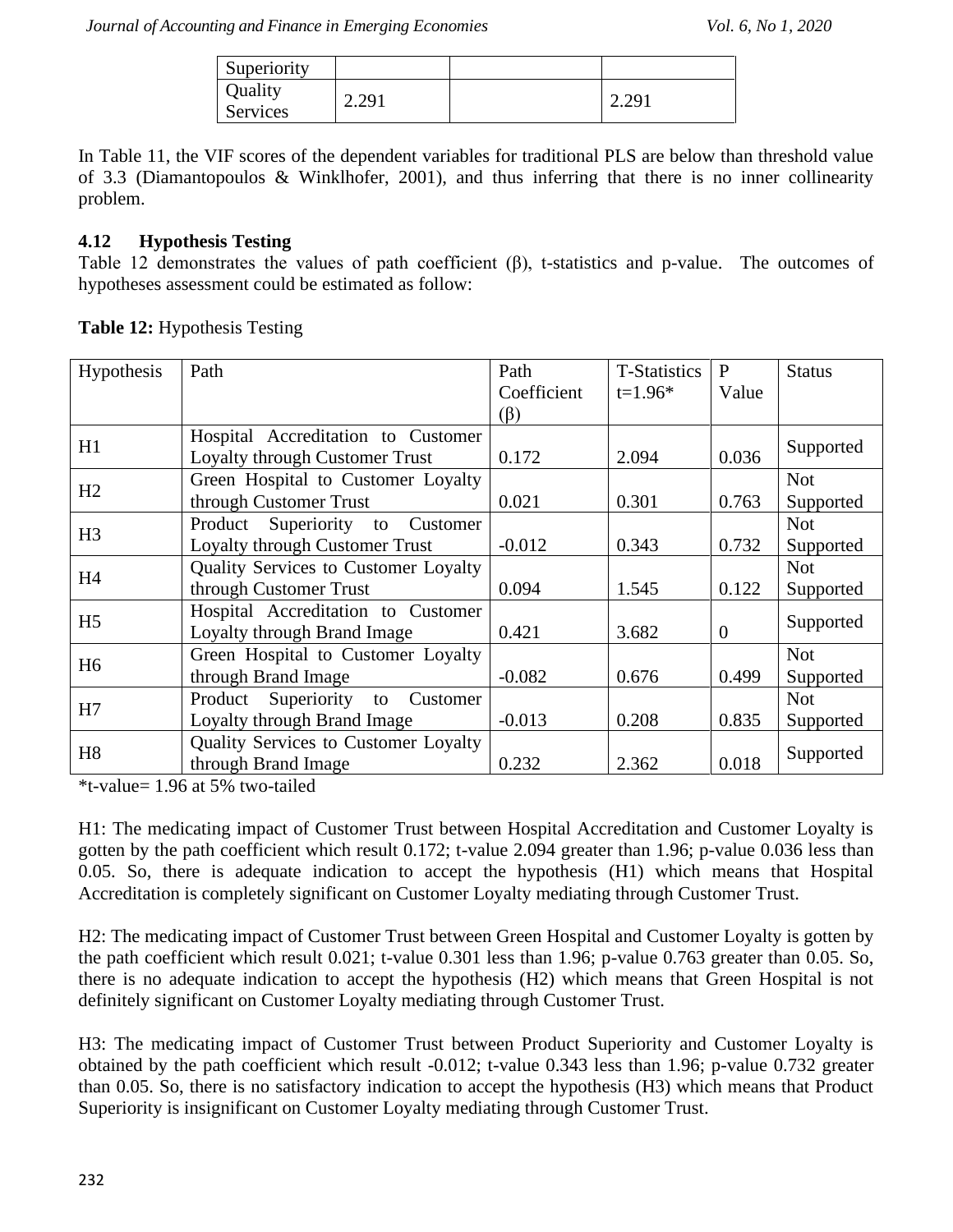H4: The medicating impact of Customer Trust between Quality Services and Customer Loyalty is gained by the path coefficient which result 0.094; t-value 1.545 less than 1.96; p-value 1.122 greater than 0.05. So, there is no acceptable indication to accept the hypothesis (H4) which means that Quality Services is positively insignificant on Customer Loyalty mediating through Customer Trust.

H5: The medicating impact of Brand Image between Hospital Accreditation and Customer Loyalty is attained by the path coefficient which result 0.421; t-value 3.682 greater than 1.96; p-value 0 less than 0.05. So, there is adequate indication to accept the hypothesis (H5) which means that Hospital Accreditation is positively significant on Customer Loyalty mediating through Brand Image.

H6: The medicating impact of Brand Image between Green Hospital and Customer Loyalty is gotten by the path coefficient which result -0.082; t-value 0.676 less than 1.96; p-value 0.763 greater than 0.05. So, there is no enough evidence to accept the hypothesis (H6) which means that Green Hospital is not unquestionably significant on Customer Loyalty mediating through Brand Image.

H7: The medicating impact of Brand Image between Product Superiority and Customer Loyalty is gained by the path coefficient which result -0.013; t-value 0.208 less than 1.96; p-value 0.499 greater than 0.05. So, there is no acceptable indication to accept the hypothesis (H7) which means that Product Superiority is positively insignificant on Customer Loyalty mediating through Brand Image.

H8: The medicating impact of Brand Image between Quality Services and Customer Loyalty is attained by the path coefficient which result 0.232; t-value 2.362 less than 1.96; p-value 0.018 greater than 0.05. So, there is adequate indication to accept the hypothesis (H8) which means that Quality Services is certainly significant on Customer Loyalty mediating through Brand Image.

#### **5. Discussion**

The hypothesis (H1) describes that hospital accreditation impact positively to customer loyalty mediating through customer trust that means accreditation of standards supports in getting patient loyalty when patient trust is gotten. Consultations from hypotheses (H2) and (H3) describes that green hospital and product superiority both does not influence to customer loyalty through customer trust. The result of hypothesis (H4) describes that quality services do not influence to customer loyalty through customer loyalty that is not in agreement with that of [\(Lestariningsih et al., 2018\)](#page-16-7).

Consequences from hypothesis (H5) depicts that customer loyalty is supported by hospital accreditation by mediating through brand image means that patients from Pakistan becomes loyal to hospitals if accreditation programs of hospital are successful in building brand image. Findings from both hypothesis (H6) and (H7) describes that customer loyalty can neither be supported from green hospital and nor from product superiority mediating through brand image. It seems that hospital efforts in delivering superior products and services and creating green environment in hospitals are not enough to build image of brands in minds of patients so that they could become loyal to hospitals. Outcomes of hypothesis (H8) confirm that quality services support customer loyalty positively through brand image; this means quality services in Pakistan provides support in making brand image of hospital in market that makes the customers to become loyal to hospital.

#### **6. Conclusion**

This study inspects the framework of services quality, product superiority, green hospital, and hospital accreditations on customer loyalty mediating through customer trust and brand image. The previous research studies focused on dimensions of healthcare services quality using different variables like patient satisfaction, customer trust, customer value, customer loyalty, green hospitals and hospital accreditations from different aspects.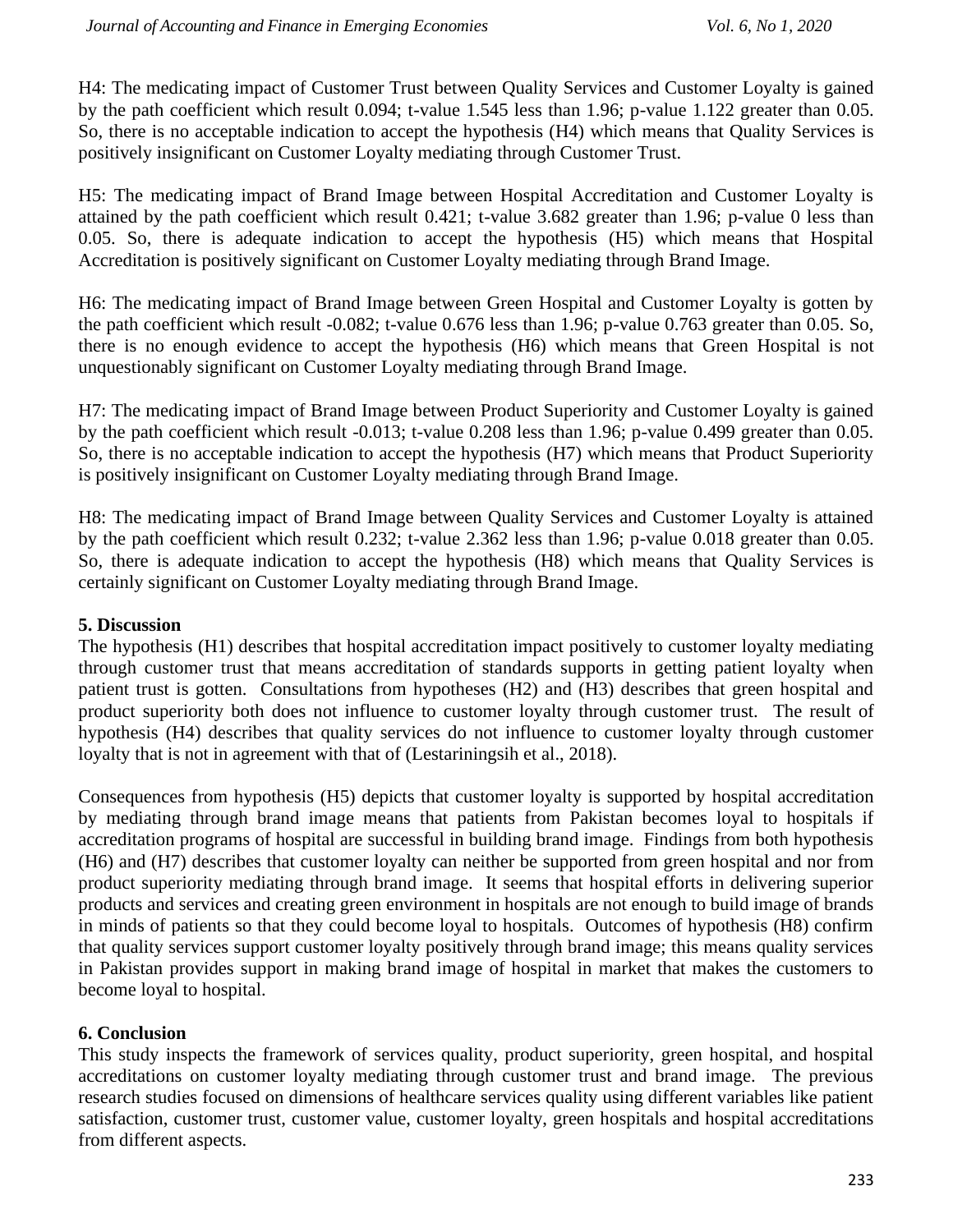This study explores the impact of healthcare quality services, quality improvement measures like attaining accreditation standards and implementation of green hospital concept, by adding two more variables of product superiority and brand image on patient loyalty. The findings of the investigations show that quality services and green hospital environment influences customer trust directly; and green hospital environment, product superiority and quality services impact brand image directly.

Customer trust and brand image also influence customer loyalty directly. Insofar as mediating effect, only hospital accreditation could support patient loyalty through customer trust and brand image; quality services construct could support customer loyalty through brand image construct. Whereas hospital accreditation and product superiority variables do not support customer trust and brand image directly; and green hospital, product superiority and quality services construct do not support to customer loyalty through customer trust; and green hospital and product superiority variables to customer loyalty through brand image of hospital.

Hospital management is Pakistan should dedicate efforts towards providing superior healthcare quality services are at the same height of customer satisfaction, trust and loyalty. Most of the customer are cautious not to discuss their feelings openly including complaints although hospital management encourage patients to log their complaints [\(Shabbir et al., 2010\)](#page-17-0). Patients demand ever more quality in healthcare services. If they do not get as per expectations, they would switch to alternative hospital for better-quality facilities.

#### **7. Limitations and Future Directions**

The investigation outcomes are likely to build better considerations on accreditation, green environment of hospitals, and thereafter superiority and quality services by keeping in view trust and brand image while focusing on loyalty in healthcare industry of Pakistan. However, the mediating role of customer trust between green hospital, product superiority, quality services and customer loyalty is still open to discuss. Furthermore, data collected from seven hospitals cannot represent all hospitals of Pakistan. Therefore, results obtained from the study cannot not be generalized. Small sample size might not be able to generate significant outcomes. Researcher could get limited sample size (447 responses) that is also a limitation of this study since based on lager data sets researcher could have produced more precise results.

For future studies, integrated model can be replicated with a variety of hospital types or other settings to verify its applicability that might give distinctive or more supportive results. Further study could be planned to examine the attributes of hospital accreditations, services quality, brand image, customer trust, and customer loyalty in healthcare sector of other regions of the world using qualitative or mixed approaches. Current investigation has incorporated the mediating roles of brand image and customer trust while future studies might incorporate patient satisfaction. The study focused on patients, attendants, patient families and visitors while future researchers should incorporate input from medical and paramedical, other hospital staff and vendors to investigate variables brand image, trust and loyalty.

#### **References**

- <span id="page-15-2"></span>Ab Hamid, M., Sami, W., & Sidek, M. M. (2017). Discriminant validity assessment: Use of Fornell & Larcker criterion versus HTMT criterion. Paper presented at the Journal of Physics: Conference Series.
- <span id="page-15-0"></span>Afifi, I., & Amini, A. (2019). Factors Affect to Relationship Marketing for Creating Customer Loyalty in Hospital Services Business. ASEAN Marketing Journal, 91-108.
- <span id="page-15-1"></span>Anwar, A., Gulzar, A., Sohail, F. B., & Akram, S. N. (2011). Impact of brand image, trust and affect on consumer brand extension attitude: the mediating role of brand loyalty. International Journal of Economics and Management Sciences, 1(5), 73-79.
- <span id="page-15-3"></span>Bagozzi, R. P., & Yi, Y. (1988). On the evaluation of structural equation models. Journal of the academy of marketing science, 16(1), 74-94.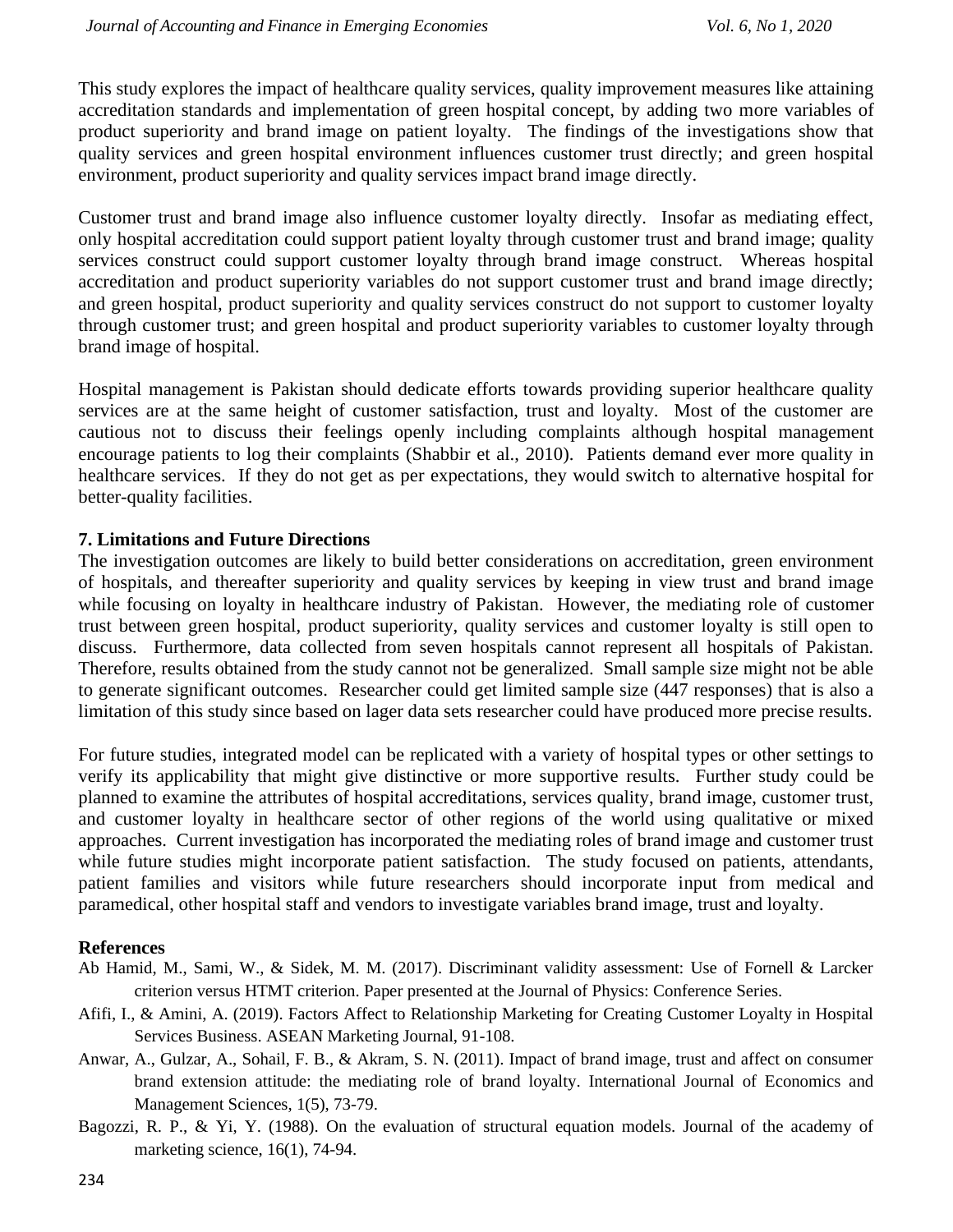- Bolarinwa, O. A. (2015). Principles and methods of validity and reliability testing of questionnaires used in social and health science researches. Nigerian Postgraduate Medical Journal, 22(4), 195.
- <span id="page-16-1"></span>Cheng, J.-C., Chen, C.-Y., Yen, C.-H., & Teng, H.-Y. (2017). Building customer satisfaction with tour leaders: The roles of customer trust, justice perception, and cooperation in group package tours. Asia Pacific Journal of Tourism Research, 22(4), 395-407.
- <span id="page-16-0"></span>Dennis, C., King, T., & Martenson, R. (2007). Corporate brand image, satisfaction and store loyalty. International Journal of Retail & Distribution Management.
- <span id="page-16-17"></span>Diamantopoulos, A., & Winklhofer, H. M. (2001). Index construction with formative indicators: An alternative to scale development. Journal of marketing research, 38(2), 269-277.
- <span id="page-16-2"></span>Falstie-Jensen, A. M., Bogh, S. B., & Johnsen, S. P. (2018). Consecutive cycles of hospital accreditation: Persistent low compliance associated with higher mortality and longer length of stay. International Journal for Quality in Health Care, 30(5), 382-389.
- Fatima, T., Malik, S. A., & Shabbir, A. (2018). Hospital healthcare service quality, patient satisfaction and loyalty: An investigation in context of private healthcare systems. International Journal of Quality & Reliability Management, 35(6), 1195-1214.
- <span id="page-16-4"></span>Fetter, R. B., & Freeman, J. L. (1986). Diagnosis related groups: product line management within hospitals. Academy of management Review, 11(1), 41-54.
- <span id="page-16-14"></span>Hair, J. F., Ringle, C. M., & Sarstedt, M. (2011). PLS-SEM: Indeed a silver bullet. Journal of Marketing Theory and Practice, 19(2), 139-152.
- <span id="page-16-12"></span>Henseler, J., Ringle, C. M., & Sarstedt, M. (2015). A new criterion for assessing discriminant validity in variancebased structural equation modeling. Journal of the academy of marketing science, 43(1), 115-135.
- <span id="page-16-16"></span>Henseler, J., Ringle, C. M., & Sinkovics, R. R. (2009). The use of partial least squares path modeling in international marketing New challenges to international marketing (pp. 277-319): Emerald Group Publishing Limited.
- <span id="page-16-11"></span>Hu, L. & Bentler, P. (1999). Cutoff criteria for fit indices in covariance structure analysis: conventional criteria versus new alternatives. Structural Equation Modeling, 6, 1-55.
- Hubley, A. M. (2014). Discriminant Validity. In A. C. Michalos (Ed.), Encyclopedia of Quality of Life and Well-Being Research (pp. 1664-1667). Dordrecht: Springer Netherlands.
- <span id="page-16-3"></span>Karliner, J., & Guenther, R. (2011). Global green and healthy hospitals. Health Care without Harm.
- <span id="page-16-13"></span>Kline, R. B. (2015). Principles and practice of structural equation modeling: Guilford publications.
- <span id="page-16-5"></span>Kotler, P., & Keller, K. L. (2015). Marketing Management, Global Edition: Pearson Education Limited.
- <span id="page-16-10"></span>Latif, W. B., Islam, M. A., Mohamad, M., Sikder, M. A. H., & Ahmed, I. (2015). A conceptual framework of brand image on customer-based brand equity in the hospitality industry at Bangladesh: tourism management and advertisement as moderators. Journal of Scientific Research and Development, 2(11), 1-16.
- <span id="page-16-8"></span>Leisen, B., & Hyman, M. R. (2001). An improved scale for assessing patients' trust in their physician. Health marketing quarterly, 19(1), 23-42.
- <span id="page-16-7"></span>Lestariningsih, T., Hadiyati, E., & Astuti, R. (2018). Study of Service Quality and Patient Satisfaction to Trust And Loyalty in Public Hospital, Indonesia. International Journal of Business Marketing and Management, 3(2), 1-12.
- Lestariningsih, T., Hadiyati, E., & Astuti, R. (2018). Study of Service Quality and Patient Satisfaction to Trust And Loyalty in Public Hospital, Indonesia. International Journal of Business Marketing and Management, 3(2), 1-12.
- <span id="page-16-9"></span>Lock, A. C. (2016). Impact of Brand Knowledge on Brand Trust in Private Higher Education Institutions: How Do Word of Mouth Sources Intervene'. Sarjana, 31(2), 13-32.
- <span id="page-16-15"></span>Lorah, J. (2018). Effect size measures for multilevel models: Definition, interpretation, and TIMSS example. Large-Scale Assessments in Education, 6(1), 8.
- <span id="page-16-6"></span>Mbuthia, M. G., & Thaddaeus, E. (2015). Validating Customer Loyalty Model Using Structural Equation Modelling in a Kenyan Hospital. Open Access Library Journal, 2(04), 1.